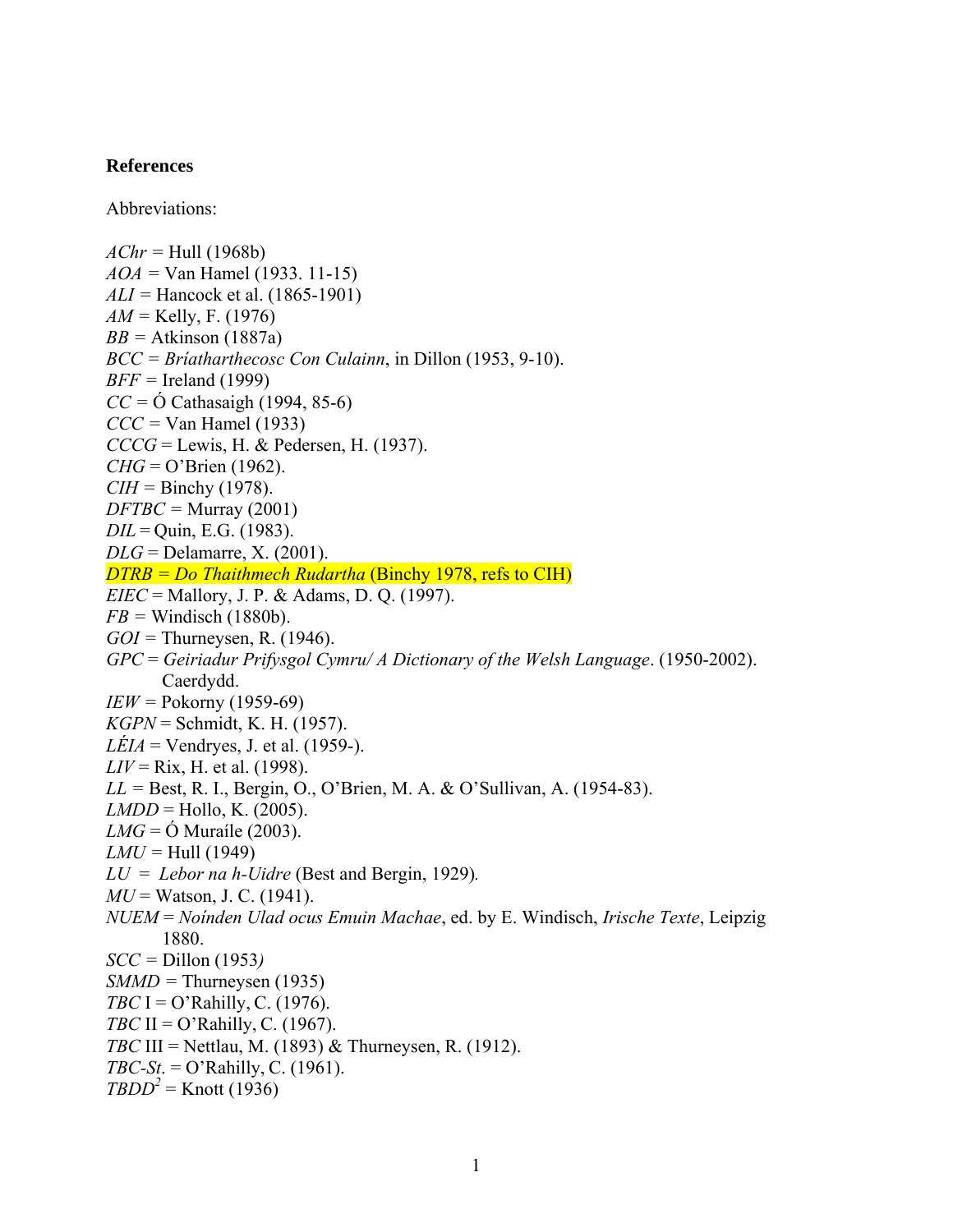- *TBFl.2* , = Mackinnon (1904-5, 1905-6, 1906-7, 1907-08a, 1907-08b).
- *TBFr. =* Meid (1970)
- *TC =* Meyer (1909)
- *TCúsc = Tecosca Cúscraid* in Best (1916, 172-3, 179-81)
- *Ulidia* I = Mallory, J. P. & Stockman, G. (1994).
- $VKG = Pedersen, H. (1909-13).$
- *YBL = The Yellow Book of Lecan.*

## **Sources:**

- Aalen, F. H. A., Whelan, K. & Stout, M. (1997). *Atlas of the Irish Rural Landscape*. Cork.
- Abbott, T. K. & Gwynn, E. J. (1921). *Catalogue of the Irish Manuscripts in the Library of Trinity College, Dublin*. Dublin.
- Adkins L. & Adkins, R. A. (1996). *Dictionary of Roman Religion*. New York.
- Ahlqvist, A. (1988). 'Notes on the Greek Materials in the St. Gall Priscian (Codex 904)', in M. W. Herren. Ed. *The Sacred Nectar of the Greeks: the Study of Greek in the West in the Early Middle Ages*. London, 195-214.
- Aitchison, N. B. (1987). 'The Ulster Cycle: Heroic Image and Historical Reality', *Journal of Medieval History* 13, 87-116.
- Aldridge, R. B. (1961-2). 'The Routes Described in the Story called *Táin Bó Flidhais*', *Journal of the Royal Society of Antiquaries of Ireland* 91 (1961), 117-27; 219-28; 92 (1962), 21-39.
- Anscombe, A. (1908). 'The Langobardic Origins of St. Sechnall', *Ériu* 4, 74-90.
- Arbois de Jubainville, H. d' (1888-91). 'Littérature épique de l'Irlande. Maladie de Cûchulain et unique jalousie d'Emer', *Revue de linquistique* 21, 342-60; 24, 221-41.
- Arbuthnot, S. (2001). 'The Manuscript Tradition of *Cóir Anmann*', *Studia Celtica* 35, 285-98.
- Arbuthnot, S. (2005). *Cóir Anmann: a Late Middle Irish Treatise on Personal Names*. Part 1. London.
- Atkinson, R.(1887a). *The Book of Ballymote* Dublin.
- Atkinson, R. (1887b). *The Passions and the Homilies from Lebor Breac*. Dublin.
- Atkinson, R. (1896). *The Yellow Book of Lecan*. Dublin.
- Bănățeanu, V. (1929-30). 'Die Legende von König Dathí', Zeitschrift für celtische Philologie 18, 160-88.
- Baudiš, J. (1913). 'Zum Gebrauch der Verbalnomina im Irischen', *Zeitschrift für celtische Philologie* 9, 380-417.
- Baudrillard, J. (1993). *Symbolic Exchange and Death*. London.
- Baumgarten, R. (1990). 'Etymological Aetiology in Irish Tradition', *Ériu* 41, 115-22.
- Benozzo, F. (2004). *Landscape Perception in Early Celtic Literature*. Aberystwyth.
- Bergh, S. (1995) *Landscape of the Monuments*. Stockholm.
- Bergin, O. (1914). 'The Death of Conchobar's Sons', *Ériu* 7, 242-3.
- Bergin, O. & Best, R. I. (1938). 'Tochmarc Étaíne', *Ériu* 12, 137-96.
- Bernhardt-House, P. A. (2002). 'Imbolc: a New Interpretation', *Cosmos* 18, 57-76.
- Bernhardt-House, P. A. (2004). 'Youth, Warriors, and Homoerotic Reproduction: Queer and Celtic in Irish Studies as Strange Bedfellows', *Foilsiú* 4, 85-93.
- Best, R. I. (1905) 'The Tragic Death of Cúrói mac Dári', *Ériu* 2, 18-35.
- Best, R. I. (1910). 'The Settling of the Manor of Tara', *Ériu* 4, 121-72.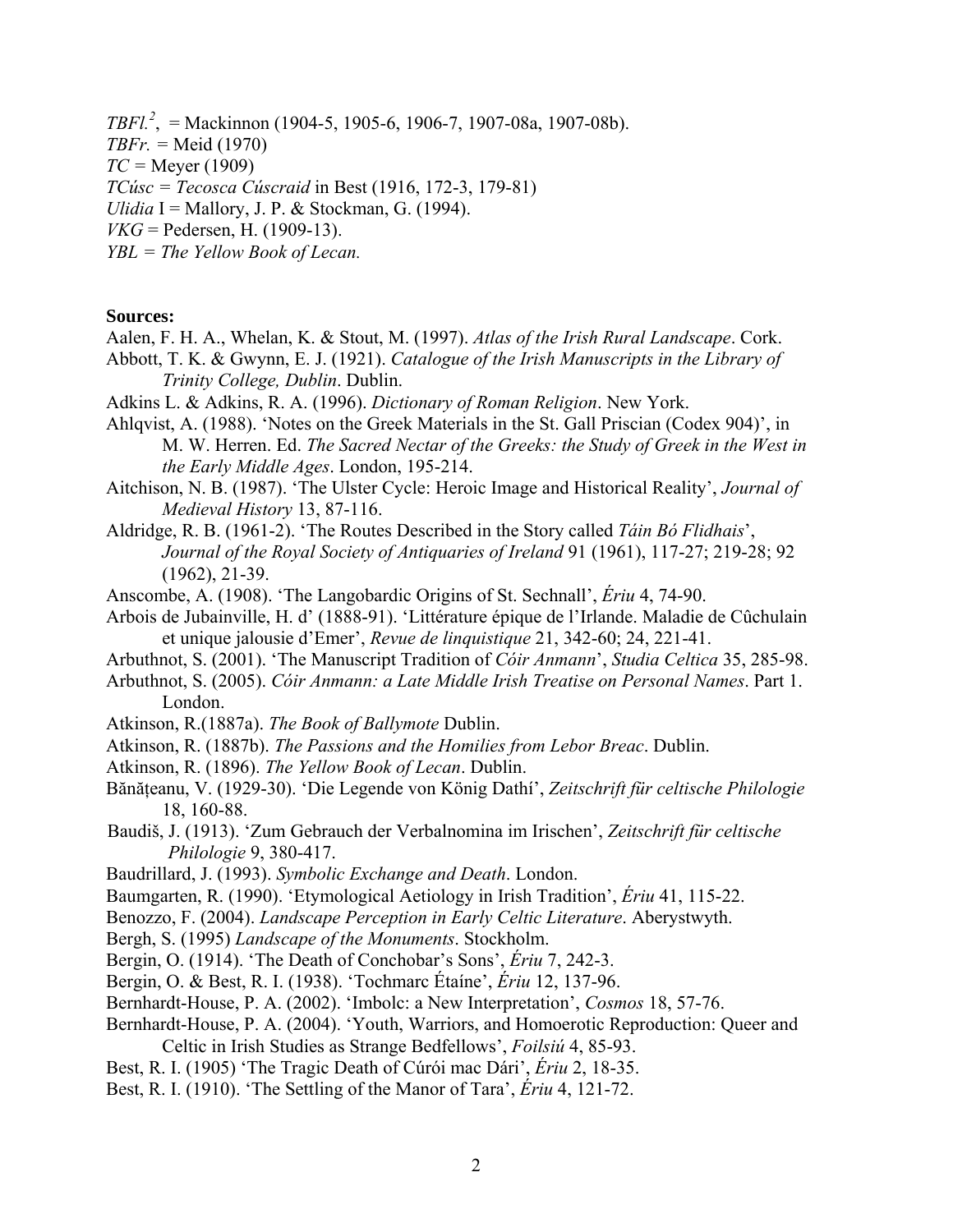- Best, R. I. (1912). 'Notes on the Script of Lebor na hUidre', *Ériu* 6, 161-74
- Best, R. I. (1913) 'Paleographical Notes. I The Rawlinson B. 502 Tigernach', *Ériu* 7, 114-20.
- Best, R. I.. (1914). 'Comhrag Fir Diadh & Chon cCulainn. Táin Bó Cúailgne', *Zeitschrift für celtische Philologie* 10, 274-308.
- Best, R. I. (1916). 'The Battle of Airtech', *Ériu* 8, 170-89.
- Best, R. I. & Bergin, O. (1929). *Lebor na hUidre*. Dublin.
- Best, R. I. & Bergin, O. (1956). *The Book of Leinster*. Vol. 1. Dublin.
- Best, R. I. & O'Brien, M. A. (1967). *The Book of Leinster*. Vol. 5. Dublin.
- Best, R. I., Bergin, O, O'Brien, M. A. & O'Sullivan, A. (1954-1983). Eds. *The Book of Leinster, Formerly Lebar na Núachongbála*. 6 Vols. Dublin.
- Bieler, L. (1963). *The Irish Penitentials*. Dublin. (Scriptores Latini Hiberniae, 5. Repr. 1975).).
- Bieler, L. (1979). *The Patrician Texts in the Book of Armagh*. Dublin. (Scriptores Latini Hiberniae, 10).
- Bieler, L. (1993). *Libri Epistolarum Sancti Patricii Episcopi: Introduction, Text and Commentary*. Dublin.
- Billington, J. H. (1999). *The Face of Russia*. New York.
- Binchy, D. A. (1938). '*Bretha Crólige*', *Ériu* 12, 1-77.
- Binchy, D. A. (1949). *Críth Gablach*. Dublin. (Medieval & Modern Irish Series, 11).
- Binchy, D. A. (1960). 'IE *\*que* in Irish', *Celtica* 5, 77-94.
- Binchy, D. A. (1966). 'Varia III (**3**. *Atomriug*; 4. The date of the so-called 'Hymn of Patrick')', *Ériu* 20, 232-7.
- Binchy, D. A. (1970). *Celtic and Anglo-Saxon Kingship*. Oxford. (The O'Donnell Lecture for 1967-68).
- Binchy, D. A. (1971). 'An Archaic Legal Poem', *Celtica* 9, 152-68.
- Binchy, D. A. (1975-6). 'Irish History and Irish Law: I and II', *Studia Hibernica* 15, 7-36; 16, 7-45.
- Binchy, D. A. (1978). *Corpus Iuris Hibernici ad Fidem Codicum Manuscriptorum*. 6 Vols. Dublin.
- Bitel, L. M. (1992). '"Conceived in Sins, Born in Delights": Stories of Procreation from Early Ireland', *Journal of the History of Sexuality* 3, 181-202.
- Bonaventure, St. *In Primum librum sententiarum*, see Quaracci (1882).
- Booker, C. (2002). *The Seven Basic Plots*. London.
- Borsje, J. (1996). *From Chaos to Enemy: Encounters with Monsters in Early Irish Texts: an Investigation Related to the Process of Christianization and the Concept of Evil*. Turnhout. (Instrumenta Patristica, 29).
- Borsje, J. (2003). 'De goede buren van God: Verschillende vormen van inculturatie van het volk van de elfenheuvels in het middeleeuwse Ierse christendom', in van der Burg, C., Gort, J., Kranenborg, R., Minnema, L. & Vroom, H. Eds. *Veelkleurig christendom*. *Contextualisatie in noord, zuid, oost en west*. Zoetermeer, 197-210.
- Borsje, J. (2005). 'Fled Bricrenn and Tales of Terror', *Peritia* 19, 173-92.
- Borsje, J. (2007). 'The "Terror of the Night" and the Morrígain: Shifting Faces of the Supernatural', in Ó Flaithearta, M. Ed. *Proceedings of the Seventh Symposium of Societas Celtologica Nordica*. Uppsala, 71-98. (Acta Universitatis Upsaliensis. Studia Celtica Upsaliensia, 6).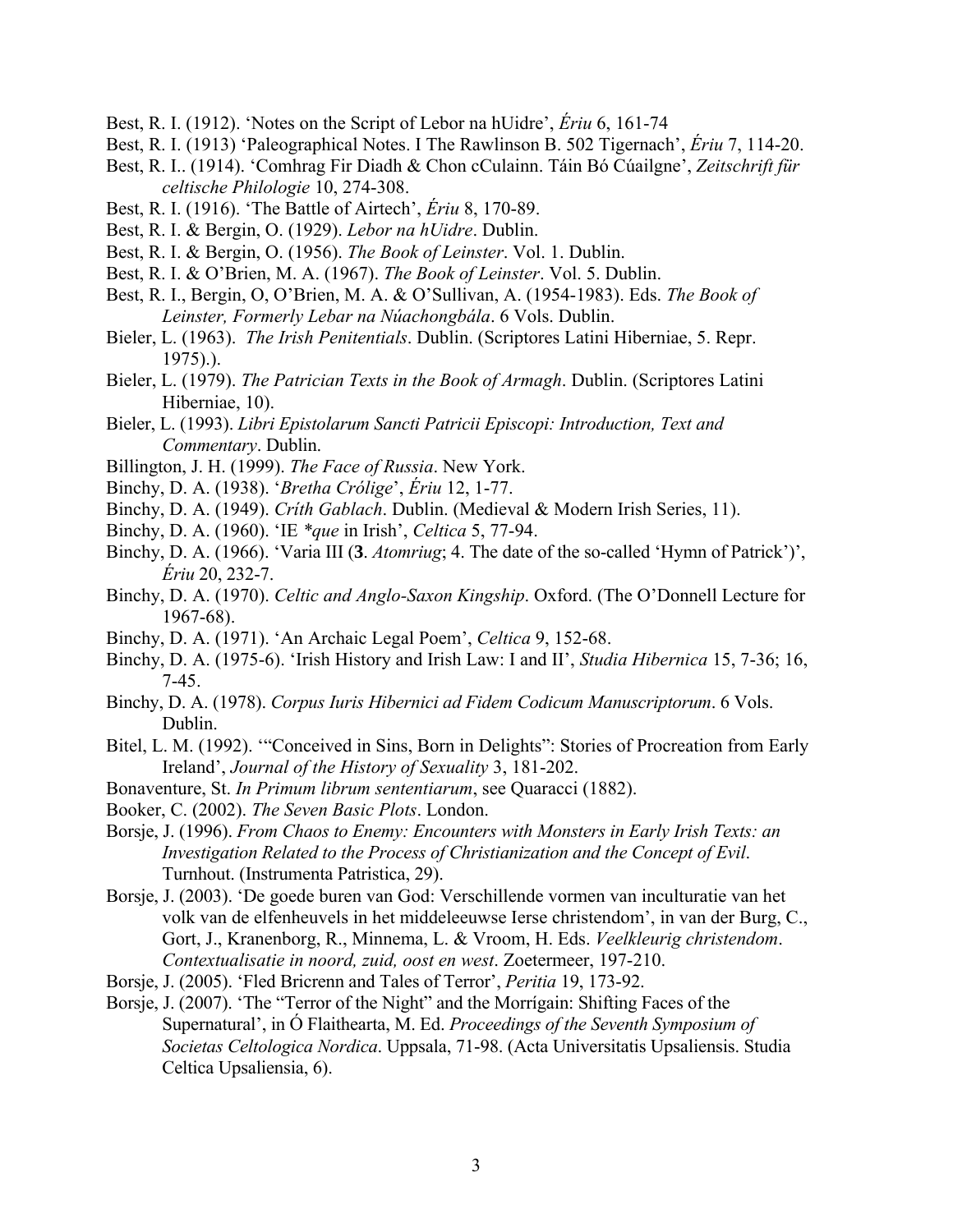- Borsje, J. & Kelly, F. (2003). '"The Evil Eye" in Early Irish Literature and Law', *Celtica* 24, 1- 39.
- Bradley, R. (2000). *An Archaeology of Natural Places*. London.
- Breatnach, L. (1989). 'The First Third of *Bretha Nemed Toísech*', *Ériu* 40, 1-40.
- Breatnach, L. (1990). 'Varia V. 2. The flexion of *ainb* "ignorant"', *Ériu* 41, 139-41.
- Breatnach, L. (1994). 'An Mheán-Ghaeilge', in McCone, K. et al. (1994). 221-334.
- Breatnach, L. (2005). *A Companion to the Corpus Iuris Hibernici*. Dublin.
- Breen, A. (2002). '*De XII Abusiuis*: Text and Transmission', in Ní Chatháin, P. & Richter, M. (2002). 78-94.
- Broderick, G. (1984a). *A Handbook of Late Spoken Manx*. *1*. *Grammar and Texts*. Tübingen.
- Broderick, G. (1984b). *A Handbook of Late Spoken Manx*. *2*. *Dictionary*. Tübingen.
- Bromwich, R. (1961). 'Celtic Dynastic Themes and the Breton Lays', *Études celtiques* 9, 439- 74.
- Broun, D. (1995). *The Charters of Gaelic Scotland and Ireland in the Early and Central Middle Ages*, Cambridge. (Quiggin Pamphlets on the Sources of Mediaeval Gaelic History, 2).
- Bruford, A. (1989). 'The Twins of Macha', *Cosmos* 5, 125-41.
- Bruford, A. (1994). 'Cú Chulainn: an Ill-Made Hero?', in Tristram, H. L. C. Ed. *Text und Zeittiefe*. Tübingen, 185-215. (ScriptOralia, 58).
- Brugmann, K. (1907).[???] *Die distributiven und die kollektiven Numeralia der indogermanischen Sprachen* (des xxv. Bandes der Abhandlungen der philologischhistorischen Klasse der königl. sächsischen Gesellschaft der Wissenschaft. No. V). Leipzig.
- Brugmann, K. & Delbrück, B. (1900). *Grundriss der vergleichenden Grammatik der indogermanischen Sprachen*. *III*. *Vergleichende Syntax der indogermanischen Sprachen*. Strassburg.
- Brunhölzl, F. (1975). *Geschichte der lateinischen Literatur des Mittelalters*. *I*. *Von Cassiodor bis zum Ausklang der karolingischen Erneuerung*. München.
- Byrne, F. (1973). *Irish Kings and High-Kings*. London.
- Calder, G. (1917). *Auraicept na n-Éces: the Scholar's Primer*. Edinburgh.
- Calder, G. (1922). *Togail na Tebe: the Thebaid of Statius*. Cambridge.
- Camille, M. (2000). 'Before the Gaze, the Internal Senses and Late Medieval Practices of Seeing', in Nelson, R. S. Ed. *Visuality Before and Beyond the Renaissance: Seeing as Others Saw*. Cambridge, 197-223.
- Campbell, J. (1988). *The Power of Myth*. New York.
- Campbell, J. & Kennedy, E. (2001). Eds. *Thou Art That: Transforming Religious Metaphor*. Novato, California.
- Carey, J. (1982). 'The Location of the Otherworld in Irish Tradition', *Éigse* 19, 36-43.
- Carey, J. (1987). 'Origin and Development of the Cesair Legend', *Éigse* 22, 37-48.
- Carey, J. (1990a). 'The ancestry of Fénius Farsaid' *Celtica* 21, 104-22.
- Carey, J. (1990b). 'Time, Memory, and the Boyne Necropolis', *Proceedings of the Harvard Celtic Colloquium* 10, 24-36.
- Carey, J. (1991). 'A British Myth of Origins?', *History of Religions* 31, 24-38.
- Carey, J. (1993). *A New Introduction to Lebor Gabála Érenn*. London. (Irish Texts Society Subsidiary Series, 1).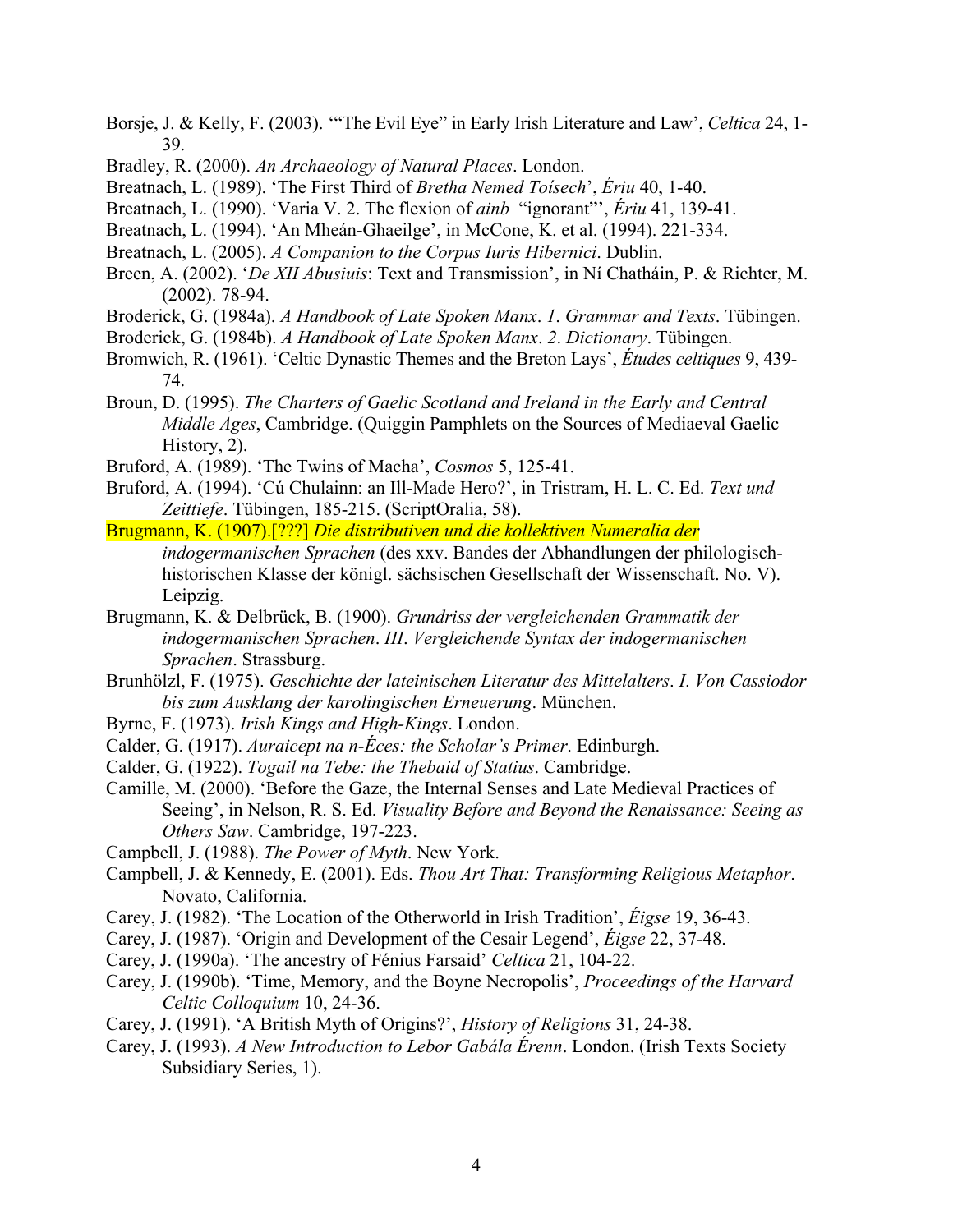- Carey, J. (1994a). 'The Uses of Tradition in *Serglige Con Culainn*', in Mallory, J. P. & Stockman, G. (1994). 77-84.
- Carey, J. (1994b). *The Irish National Origin-Legend: Synthetic Pseudo-History*. Cambridge. (Quiggin Pamphlets on the Sources of Mediaeval Gaelic History, 1).
- Carey, J. (1994-5). 'Eithne in Gubai', *Éigse* 28, 160-4.
- Carey, J. (1998). *King of Mysteries: Early Irish Religious Writings*. Dublin.
- Carey, J. (1999). *A Single Ray of the Sun*. *Religious Speculation in Early Ireland: Three Essays*. Andover & Aberystwyth. (Celtic Studies Publications, 3).
- Carney, J. (1952). 'Carn Fraoich, Soitheach na Saorchlann', *Celtica* 2, 154-94.
- Carney, J. (1955). *Studies in Irish Literature and History*. Dublin.
- Carney, J. (1983). 'The History of Early Irish Literature: the State of Research', in Mac Eoin, G. et al. Eds. *Proceedings of the Sixth International Congress of Celtic Studies*. Dublin, 113- 30.
- Carney, J. (2005). 'Language and Literature to 1169', in Ó Cróinín, D. Ed. *A New History of Ireland*. *I*. *Prehistoric and Early Ireland*. Oxford, 451-510.
- Carruthers, M. (1998). *The Craft of Thought*. Cambridge.
- Cary, P. (2000). *Augustine's Invention of the Inner Self: the Legacy of a Christian Platonist*. New York & Oxford.
- Cassirer, E. (1955). *The Philosophy of Symbolic Forms*. Vol. 2. New Haven & London. (Repr. 1970).
- Cassirer, E. (1967). *An Essay on Man*: *an Introduction to a Philosophy of Human Culture*. New Haven & London.
- Caulfield, S. (1983). 'The Neolithic Settlement of North Connaught', in Reeves-Smyth, T., & Hammond, F. Eds. *Landscape Archaeology in Ireland*. Oxford, 195-215.
- Chadwick, H. M. (1912). *The Heroic Age*. London.
- Chadwick, H. M. & Chadwick, N. K. (1932-40). *The Growth of Literature*. London.
- Charles-Edwards, T. (1993). *Early Irish and Welsh Kinship*, Oxford.
- Charles-Edwards, T. (1994). 'A Contract between King and People in Early Medieval Ireland? *Críth Gablach* on Kingship', *Peritia* 8, 107-19.
- Charles-Edwards, T. (1999). '*Geis*, Prophecy, Omen and Oath', *Celtica* 23, 38-59.
- Charles-Edwards, T. (2000). *Early Christian Ireland*, Cambridge.
- Charles-Edwards, T. (2002). 'Tochmarc Étaíne: a Literal Interpretation', in Richter, M. & Picard, J-M. Eds. *Ogma: Essays in Celtic Studies in Honour of Próinséas Ní Chatháin*. Dublin, 165-81.
- Charles-Edwards, T., Owens, M. E. & Walters, D. B. (1986). Eds. *Lawyers and Laymen: Studies in the History of Law*. Cardiff.
- Chase, C. (1997). Ed. *The Dating of Beowulf*. Toronto.
- Chatman, S. (1978). *Story and Discourse: Narrative Structure in Fiction and Film*. Ithaca New York.
- Chryssavgis, J. (1999). *Beyond the Shattered Image*. Minneapolis.
- Clarke, M. (2006). 'Achilles, Byrhtnoth, Cú Chulainn: from Homer to the Medieval North', in Clarke, M., Currie, B. G. F. & Lyne, R. O. A. M. Eds. *Epic Interactions*. Oxford, 243- 71.
- Clarke, S. (1981). *The Foundations of Structuralism: a Critique of Lévi-Strauss and the Structuralist Movement*. Sussex & New Jersey.
- Cohen, J. J. & Wheeler, B. (1997). Eds. *Becoming Male in the Middle Ages*. New York.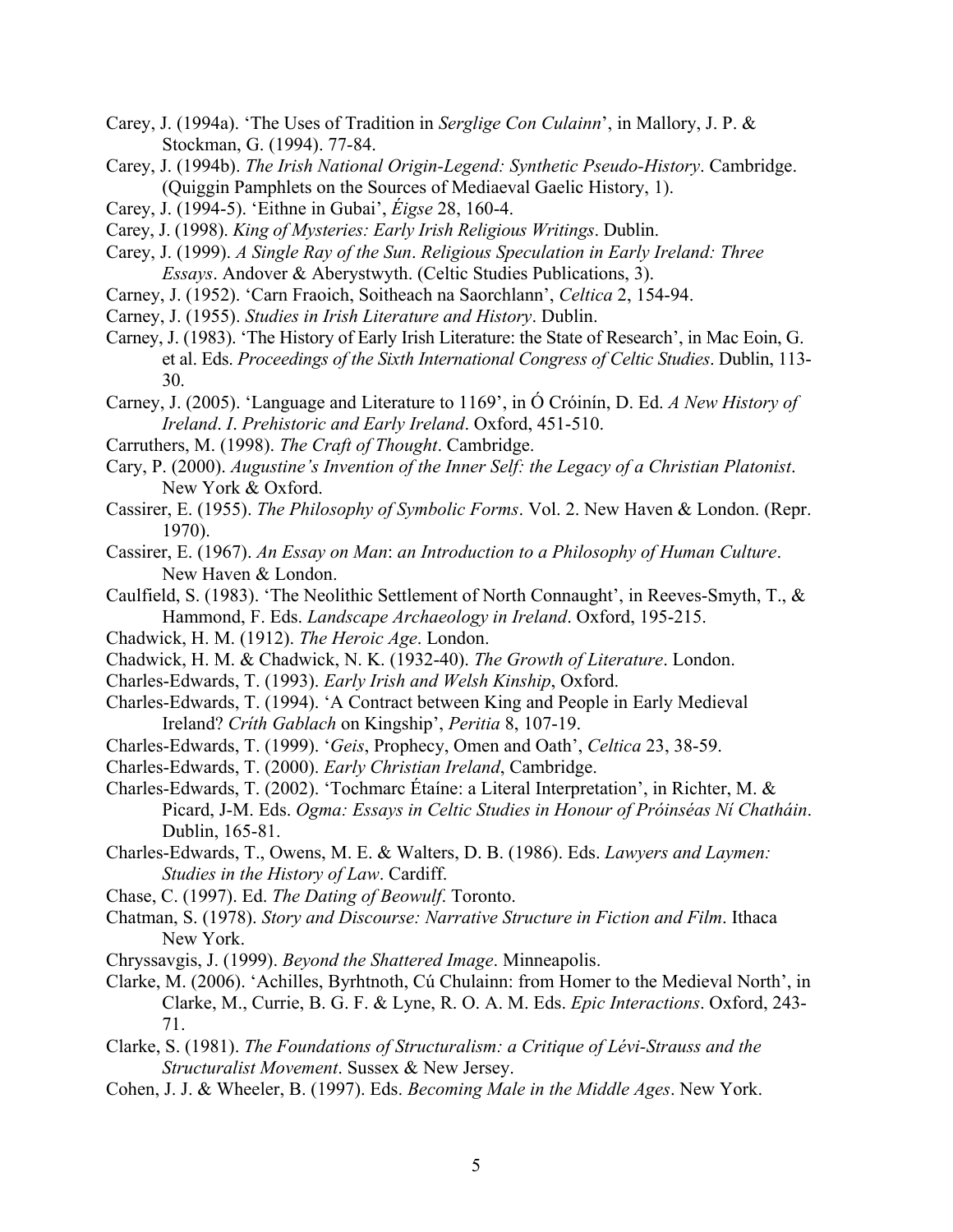Comrie, B. (1976). *Aspect*. Cambridge.

- Condren, M. (1989). *The Serpent and the Goddess*. San Francisco. (Second ed., 2002. Dublin).
- Cooney, G. (1994*)*. 'Sacred and Secular Landscapes in Neolithic Ireland', in Carmichael, D. L., Hubert, J., Reeves, B. & Schanche, A. Eds. *Sacred Sites, Sacred Places*. London, 32-43.
- Cooney, G. (2000*)*. *Landscapes of Neolithic Ireland*. London.
- Cooper, J. F. (1963). *The Deerslayer*. New York.
- Corthals, J. (1987). *Táin Bó Regamna: Eine Vorerzählung zur Táin Bó Cúailnge*. Vienna.
- Coyne, F. (2000). *The Paps of Anu: Two Sacred Mountains in Kerry*. Bray. (Archaeology Ireland Heritage Guide No. 10).
- Cross, T. P. & Slover, C. H. (1935). *Ancient Irish Tales*. New York.
- Cuppage, J. (1986). Ed. *Archaeological Survey of the Dingle Peninsula*. Ballyferriter, Co. Kerry.
- Dagenais, J. (1993). *The Ethics of Reading in Manuscript Culture: Glossing the Libro de Buen Amor*. Princeton.
- Dagron, G. (1991). 'Holy Images and Likeness', *Dumbarton Oaks Papers* 45, 23-33.
- Daniélou, A. (1984). *Gods of Love and Ecstasy: the Traditions of Shiva and Dionysus*. Rochester.
- Davidson, J. (2005). 'Mr and Mr and Mrs and Mrs' (review of A. Bray *The Friend*), *London Review of Books*, 27, no. 11 (2.06.2005). [http://www.lrb.co.uk/v27/n11/davi02\\_.html.](http://www.lrb.co.uk/v27/n11/davi02_.html) Accessed 2 June 2005.
- Davies, W. (1982). 'The Latin Charter-Tradition in Western Britain, Brittany and Ireland in the Early Mediaeval Period', in Whitelock, D., McKitterick, R. & Dumville, D. Eds. *Ireland in Early Mediaeval Europe: Studies in Memory of Kathleen Hughes*. Cambridge, 258-80.
- Davies, W. (1986). 'Charter-Writing and its Uses in Early Medieval Celtic Societies', in Pryce, H. Ed. *Literacy in Medieval Celtic Societies*. Cambridge, 99-112.
- de Bernardo Stempel, P. (1999). *Nominale Wortbildung des älteren Irischen: Stammbildung und Derivation*. Tübingen.
- Delamarre, X. (2001). *Dictionnaire de la langue gauloise*. *Une approche linguistique du vieux-celtique continental*. Préface de P.-Y. Lambert. Paris.
- Derrida, J. (1966). *L'écriture et la différence*. Paris
- des Places, E. (1980). Ed. & trans. *Eusèbe de Césarée: La preparation évangélique*. Paris.
- Devereux, P. (2000). *The Sacred Place*. London.
- Dillon, M. (1941). 'On the Text of *Serglige Con Culainn*', *Éigse* 3, 120-29.
- Dillon, M. (1948). *Early Irish Literature*. Chicago.
- Dillon, M. (1949). 'The Trinity College Text of *Serglige Con Culainn*', *Scottish Gaelic Studies*, 6, 139-75.
- Dillon, M. (1951). 'The Wasting Sickness of Cú Chulainn', *Scottish Gaelic Studies* 7, 47-88.
- Dillon, M. (1953). *Serglige Con Culainn*. Dublin. (Medieval & Modern Irish Series, 14. Repr. 1975).
- Dinneen, P. S. (1908a). Ed. *Foras Feasa ar Éirinn: the History of Ireland, by Geoffrey Keating*. Vol. 2. London. (Irish Texts Society, 8).
- Dinneen, P. S. (1908b). Ed. *Foras Feasa ar Éirinn: the History of Ireland, by Geoffrey Keating*. Vol. 3. London. (Irish Texts Society, 9).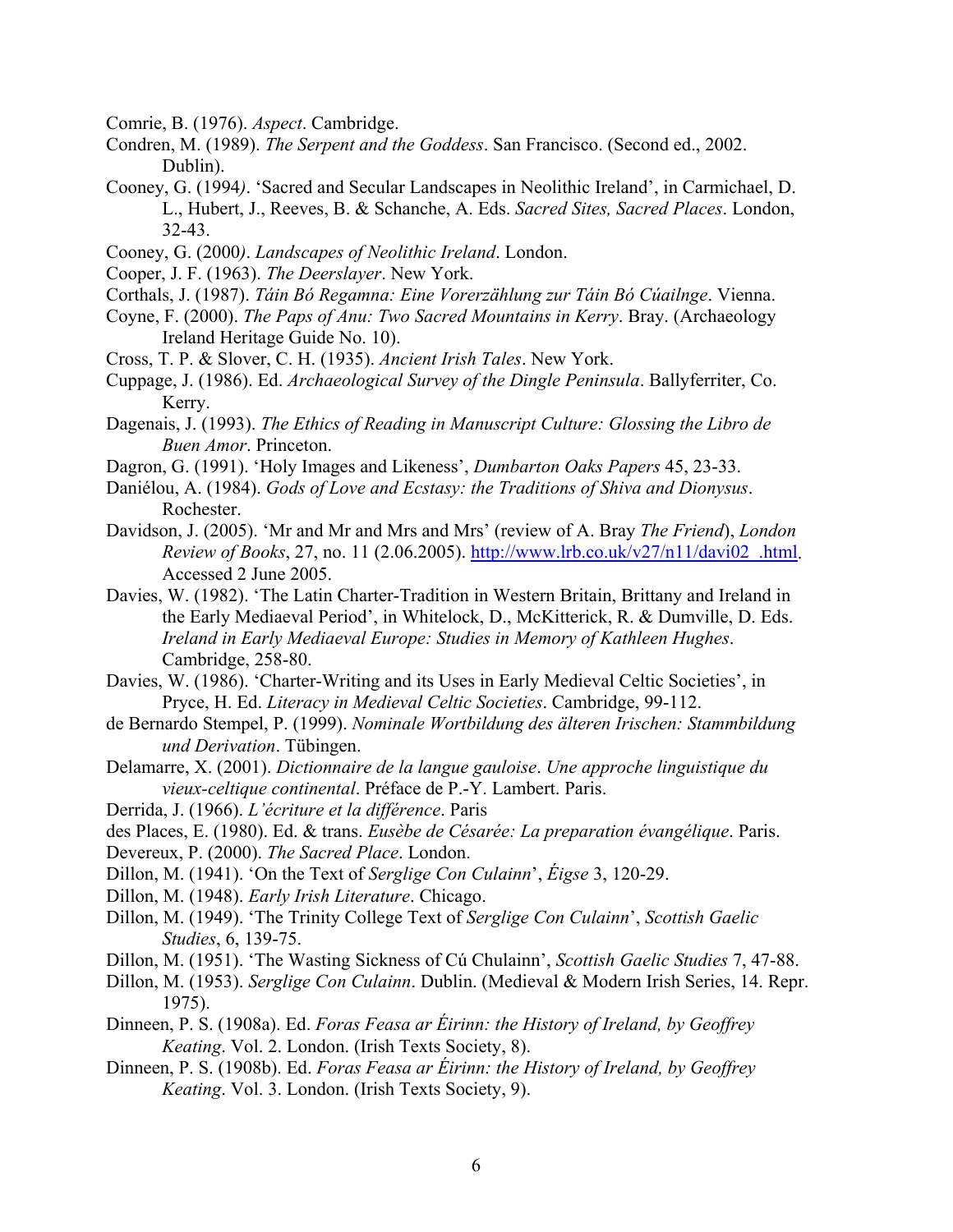- Doane, A. M. (1978). Ed. *Genesis A*. Madison, Wisconsin.
- Doane, A. M. (1991). Ed. *The Saxon Genesis*. Madison, Wisconsin.
- Dobbs, M. (1916). 'On Táin Bó Flidais', *Ériu* 8, 131-49
- Dobbs, M. (1930). 'Altromh Tighi da Medar', *Zeitschrift für celtische Philologie* 18, 189-230.
- Doherty, C. (2005). 'Kingship in Early Ireland', in Bhreathnach, E. Ed. *The Kingship and Landscape of Tara*. Dublin, 3-31.
- Donaghy, C. & Grogan, E. (1997). 'Navel-Gazing at Uisneach, Co. Westmeath', *Archaeology Ireland* 11, No. 4, Issue 42, 24-6.
- Donahue, C. (1949-51). 'Beowulf, Ireland and the Natural Good', *Traditio* 7, 263-77.
- Dooley, A. (1994). 'The Invention of Women in the Táin', in Mallory, J. P. & Stockman, G. (1994). 123-33.
- Dooley, A. & Roe, H. (1999). *Tales of the Elders of Ireland: a New Translation of* Acallam na Senórach. Oxford.
- Dottin, G. (1924). 'La légende de le prise de Troie en Irlande', *Revue celtique* 41, 149-80.
- Douglas, M. (1966). *Purity and Danger: an Analysis of the Concepts of Pollution and Taboo*. London & New York. (Repr. 1991).
- Draak, M. (1955). *Betovering voor een etmaal*. Amsterdam.
- Draak, M. (1959). 'Some Aspects of Kingship in Pagan Ireland', in *The Sacral Kingship: Contributions to the Central Theme of the VIIIth International Congress for the History of Religions (Rome, April 1955)*. Leiden, 651-63. (Studies in the History of Religions. Supplements to Numen 4).
- Dumézil, G. (1969). *Heur et malheur du guerrier: Aspects mythiques de la fonction guerrière chez les Indo-Européens*. Paris.
- Dumézil, G. (1986a). 'La quatrième branche du Mabinogi et la théologie des trois functions', in Mac Cana, P. & Meslin, M. Eds. *Rencontres des religions: Actes du colloque du Collège des Irlandais tenu sous les auspices de l'Académie Royale Irlandaise (juin 1981)*. Paris, 25-38.
- Dumézil, G. (1986b). *Loki*. Paris
- Dumville, D. (1975). '"Scéla Lái Brátha" and the Collation of Leabhar na hUidhre', *Éigse* 16, 24-8.
- Dumville, D. (1976). 'The Textual History of "Lebor Bretnach": a Preliminary Study', *Éigse*  16, 155-73.
- Dumville, D. (1977-9). 'Ulster Heroes in the Early Irish Annals: a Caveat', *Éigse* 17, 47-54.
- Duncan, L. (1932). 'Altram Tige Dá Medar', *Ériu* 11, 184-225.
- Dunn, J. (1914). *The Ancient Irish Epic Tale Táin Bó Cúalnge 'The Cúalnge Cattle-Raid'*. London.
- Edel, D. (1989). 'Die inselkeltischen Erzählungen zwischen Mündlichkeit und Schriftlichkeit', in Tranter, S. N. & Tristram, H. Eds. *Early Irish Literature: Media and Communication*. Tübingen, 99-124. (ScriptOralia, 10).
- Edel, D. (1997-8). 'Caught between History and Myth: the Figures of Fergus and Medb in the Táin Bó Cúailnge and Related Matter', *Zeitschrift für celtische Philologie,* 49-50, 143- 169.
- Edel, D. (2001). *The Celtic West and Europe: Studies in Celtic Literature and the Early Irish Church*. Dublin.
- Edelstein, L. & Kidd, I.G. (1972-99). Eds. & trans. *Posidonius*. 3 Vols. Cambridge & New York.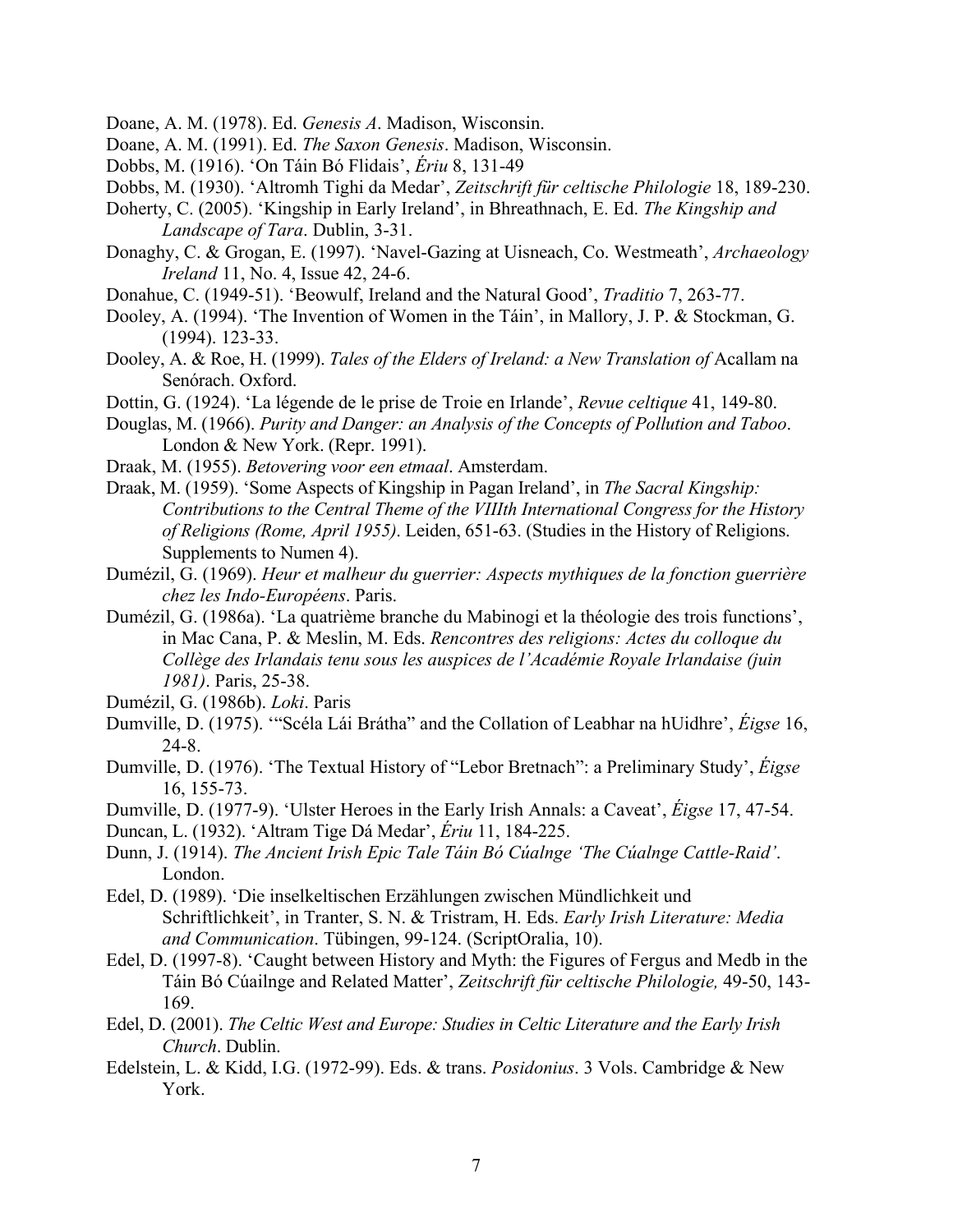- Eisenstadt, S. N. (1968). Ed. & introd. *Max Weber on Charisma and Institution Building*. Chicago & London.
- Eliade, M. (1958). *Patterns in Comparative Religion*. (Trans. Rosemary Sheed). London & Sydney.
- Eliade, M. (1959). *The Sacred and the Profane*: *the Nature of Religion*. (Trans. Willard R. Trask). San Diego, New York & London.
- Eliade, M. (1963). *Aspects du mythe*. Paris.
- Eliade, M. (1964). *Shamanism: Archaic Techniques of Ecstasy*. New York.
- Eliade, M. (1991). *The Myth of Eternal Return*. (Trans. Willard R. Trask). Princeton.
- Ellis, H. R. (1943). *The Road to Hel: a Study of the Conception of the Dead in Old Norse Literature*. Cambridge.
- Elsner, J. (2000). 'Between Mimesis and Divine Power: Visuality in the Greco-Roman World', in Nelson, R. S. Ed. *Visuality Before and Beyond the Renaissance: Seeing as Others Saw*. Cambridge, 45-69.
- Endt, J. (1909). Ed. *Adnotationes super Lucanum*. Stuttgart. (Repr. 1969, Hildesheim).
- Enright, M. J. (1989). 'The Warband Context for the Unferth Episode', *Speculum* 73, 297- 337.
- Enright, M. J. (2002). 'Fires of Knowledge: a Theory of Warband Education in Medieval Ireland and Greece', in Ní Chatháin, P. & Richter, M. (2002). 342-67.
- Epstein, A. G. (1994). 'Miscarriages and Miraculous Births in Indo-European Tradition', *Journal of Indo-European Studies* 22, 151-63.
- Ergräber, W. (1989). Ed. *Kontinuität und Transformation der Antike im Mittelalter*. Sigmaringen.
- Etchingham, C. (1999). *Church Organization in Ireland AD 650-1000*. Naas.
- Falconer, S. (1955). 'The Verbal System of the LU *Táin*, Compiled with a View to Dating the Interpolated Passages in This Version', *Ériu* 17, 112-46.
- Fanger, C. (1999). 'Things Done Wisely by a Wise Enchanter: Negotiating the Power of Words in the Thirteenth Century', *Esoterica* 1, 97-131.
- Faraday, W. L. (1904). *The Cattle-Raid of Cualnge (Táin Bó Cuailnge): an Old Irish Prose-Epic Translated for the First Time from Leabhar na hUidhri and the Yellow Book of Lecan*. London.
- Farnham, T. (2004). *Lines on the Land, Circles from the Sky: Monuments of Neolithic Orkney*. Stroud.
- Findon, J. (1997). *A Woman's Words: Emer and Female Speech in the Ulster Cycle*. Toronto.
- Fitter, C. (1995). *Poetry, Space, Landscape: toward a New Theory*. Cambridge.
- Fludernik, M. (2000). 'Some Recent Developments of Narratology', *Anglistik* 11, 83-96.
- Ford, P. K. (1992). 'Pagan Past and Christian Present: Some Aspects of the Problem', *Études celtiques* 29, 457-58.
- Ford, P. K. (1996). 'Medieval Irish Manuscript Culture', in Garber, M., Franklin, P. B. & Walkowitz, R. L. Eds. *Field Work: Sites in Literary and Cultural Studies*. New York & London, 164-8.
- Frankfort, H. (1978).??? *Kingship and the Gods: a Study of Ancient Near Eastern Religion as the Integration of Society and Nature*. Chicago & London. ??? [1971 luaite ag Deane]
- Fraser, J. (1912). 'The Prepositions in the Würzburg Glosses', *Zeitschrift für celtische Philologie* 8, 1-63.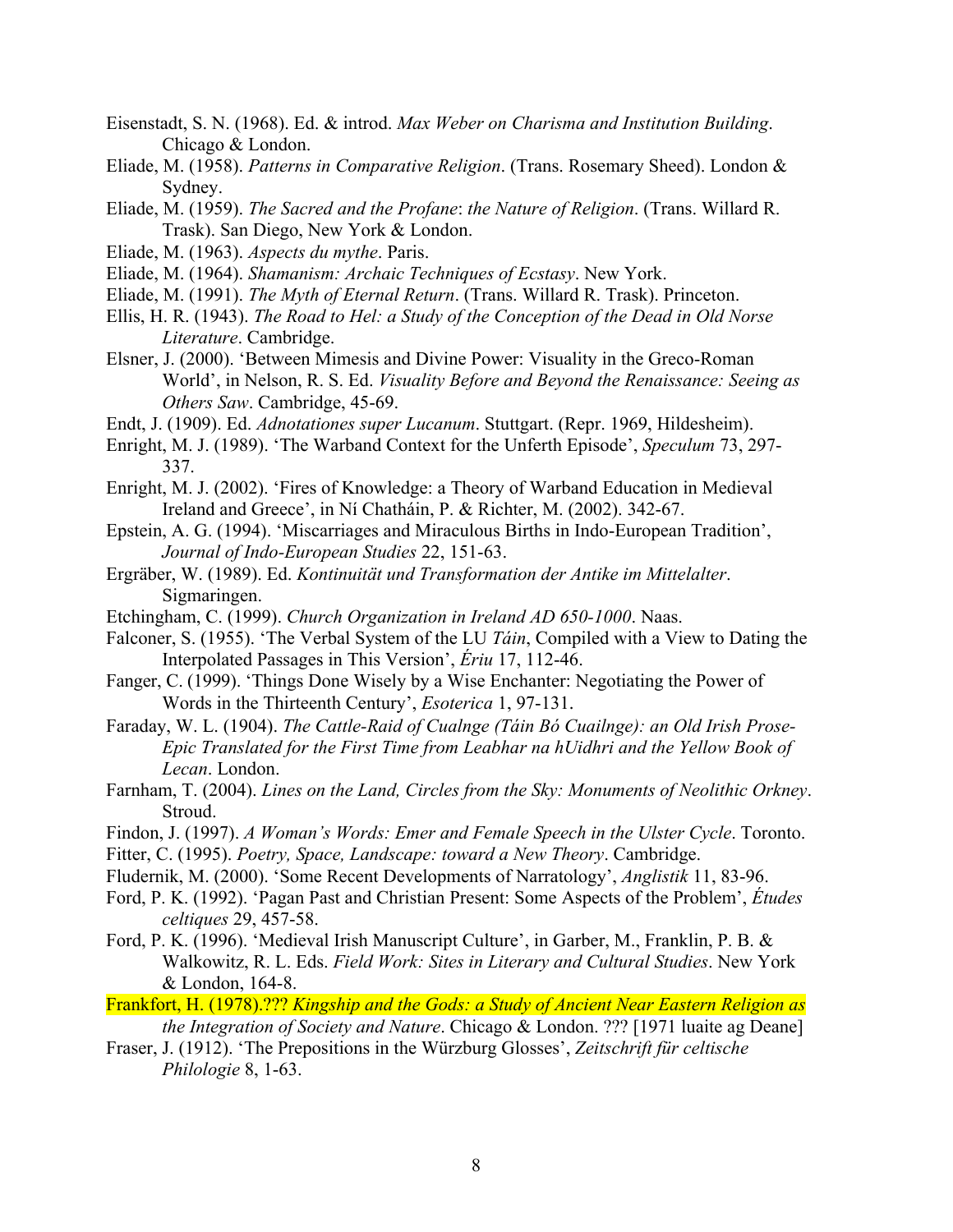- Freeman, P. M. (1994). 'Elements of the Ulster Cycle in Pre-Poseidonian Classical Literature', in Mallory, J. P. & Stockman, G. (1994). 207-16.
- Gabay, L. et al. (2003). 'Echtrae Nerai'. [www.univie.ac.at/indogermanistik/download/texte/Echtrae\\_Nerai.htm#g](http://www.univie.ac.at/indogermanistik/download/texte/Echtrae_Nerai.htm#g). [Accessed June 2005]
- Gabriel, D. (1995). 'The Power of the Woman Over the Man in Medieval Irish Prose Tales', *Studia Celtica Japonica* 7, 61-86.
- Gantz, J. (1981). *Early Irish Myths and Sagas*. Middlesex & New York.
- Gaster, T. (1966). *Thespis: Ritual, Myth and Drama in the Ancient Near East*, University of California Press 110-36.
- Gaster, T. (1984). 'Myth and Story', in Dundes, A. Ed. *Sacred Narrative: Readings in the Theory of Myth*. Berkeley, 110-36.
- Geertz, C. (1975). *The Interpretation of Cultures*. London.
- Gerriets, M. (1988). 'The King as Judge in Early Ireland', *Celtica* 20, 1-24.
- Gougaud, L. (1911). 'Étude sur les *loricae* celtiques et sur les prières qui s'en rapprochent', *Bulletin d'ancienne littérature et d'archéologie chrétiennes* 1, 265-81.
- Gougaud, L. (1912). 'Étude sur les *loricae* celtiques et sur les prières qui s'en rapprochent (Suite)', *Bulletin d'ancienne littérature et d'archéologie chrétiennes* 2, 33-41; 101-27.
- Graus, F. (1989). 'Troja und trojanische Herkunft im Mittelalter', in Ergräber, W. (1989). 26- 43.
- Gray, E. A. (1982). *Cath Maige Tuired*. Dublin. (Irish Texts Society, 52).
- Green, M. (1991). *The Sun-Gods of Ancient Europe*. London.
- Greene, D. (1967). 'Leabhar na hUidhre', in *Great Books of Ireland*. Thomas Davis Lectures. Dublin, 64-76.
- Greene, D. (1973). 'The Growth of Palatalization in Irish', *Transactions of the Philological Society*, 127-36.
- Greene, D. (1992). 'Celtic', in Gvozdanović, J. Ed. *Indo-European Numerals*. Berlin/ New York, 497-554.
- Gregg, R. (1980). Trans. *Athanasius: the Life of Antony and the Letter to Marcellinus*, New York.
- Gretsch (2006) [luaite ag Tristram ach gan a bheith sa leabharliosta aici]
- Griepentrog, W. (1995). *Die Wurzelnomina des Germanischen und ihre Vorgeschichte*. Innsbruck. (Innsbrucker Beiträge zur Sprachwissenschaft, 82).
- Gulick, C. B. (1937). Ed. & trans. *Athenaeus*. *The Deipnosophists*. Vol. 6. Cambridge, Massachusetts.
- Gwynn, E. J. (1903-35). *The Metrical Dindsenchas: Text, Translation, and Commentary*. 5 Parts. Dublin. (Todd Lecture Series, 8-12).
- Gwynn, E. J. (1906) *The Metrical Dindshenchas*. Part 2. Dublin. (Repr. 1991).
- Gwynn, E. J. (1913). *The Metrical Dindshenchas*. Part 3. Dublin. (Repr. 1991).
- Gwynn, E. J. (1924). *The Metrical Dindshenchas:* Part 4*.* (Dublin).
- Gwynn, E. J. (1942). 'An Old-Irish Tract on the Privileges and Responsibilities of Poets', *Ériu* 13, 1-60, 220-36.
- Haley, G. (1970). *The Topography of the Táin Bó Cúailnge*. Unpublished Ph.D. dissertation, Harvard, Cambridge, Massachusetts.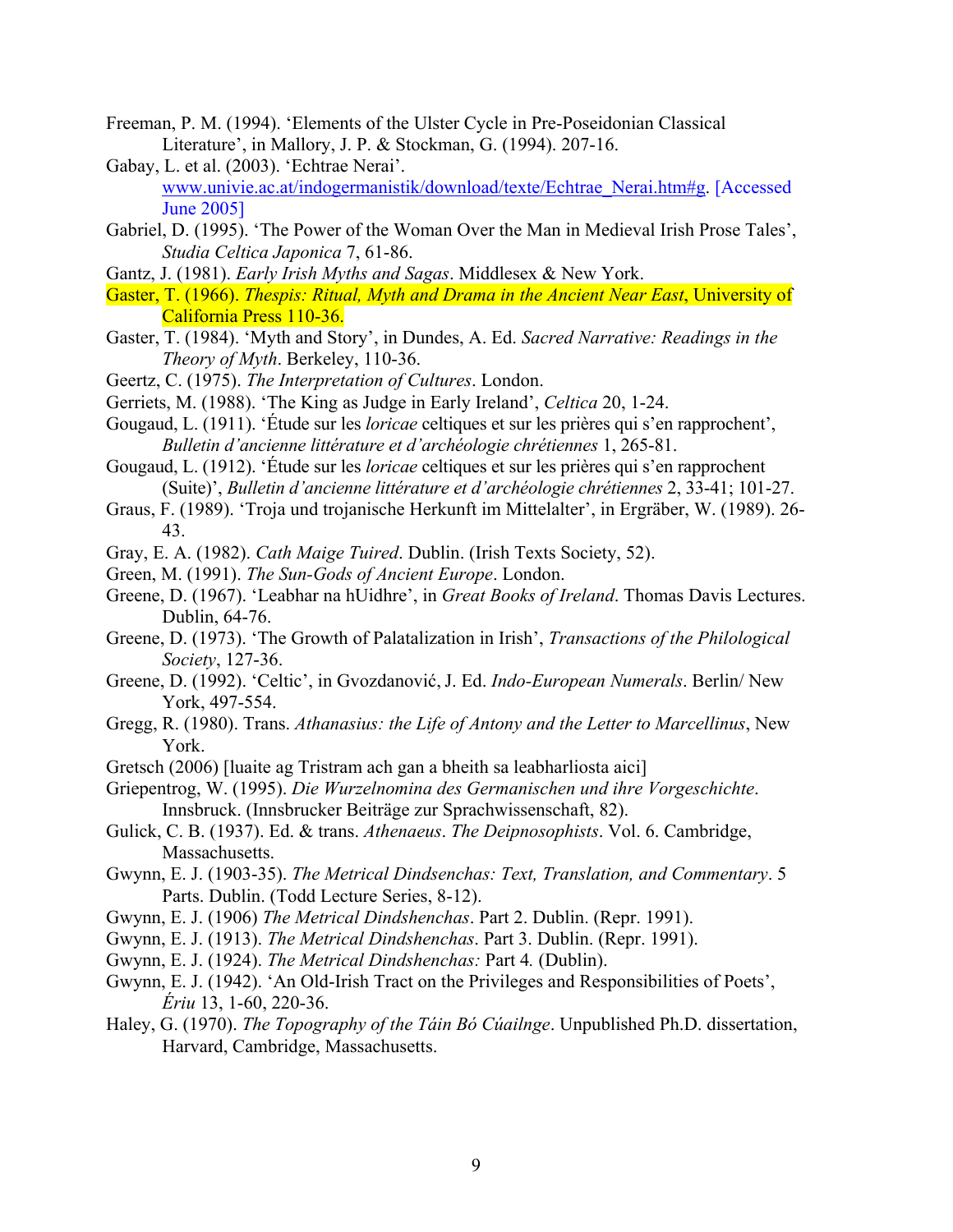- Haley, G. (2003). 'The Way They Went: the Táin Itinerary List, its Provenance, Structure and Topography'. Paper given at the  $12<sup>th</sup>$  International Congress of Celtic Studies, Aberystwyth,  $24-30^{th}$  August 2003.
- Hamel, A. G., van: see under: van Hamel, A. G.
- Hamp, E. P. (1974). 'On Some Sources of Primitive Breton *L*', *Études celtiques* 14, 195-99.
- Hamp, E. P. (1982). 'VariaVII: 1. *Fer Diad*', *Ériu* 33, 178.
- Hancock, W., [ainmneacha] et. al. Eds. *Ancient Laws of Ireland*, 6 Vols. (Dublin 1865- 1901).
- Harbinson, P. (1991). *Pilgrimage in Ireland*. London.
- Harrison, A. (1989). *The Irish Trickster*. Sheffield
- Hawkes, J. (1962). *Man and the Sun*. London.
- Heinrichs??? [Siewers]
- Heinzle, J. (1996). *Das Nibelungenlied: Eine Einführung*. Frankfurt.
- Heinzle, J. (2003). 'Von der Sage zum Epos', in *'Uns ist in alten Mären …': Das Nibelungenlied und seine Welt*. Badisches Landesmuseum Karlsruhe and Badische Landesbibliothek, eds., ???? Darmstadt: Primusverlag.
- Heinzle, J. (2003). 'Von der Sage zum Epos', in Krüger, J. Ed. *'Uns ist in alten Mären …': Das Nibelungenlied und seine Welt*. Darmstadt. [??? Pp.]
- Heinzle, J. (2005). *Die Nibelungen: Lied und Sage*. Darmstadt.
- Hellmuth, P. S. (2005a) 'Lebor Laignech' in Koch, J. T. Ed. *Celtic Culture. A Historical Encyclopedia*. Santa Barbara, California, 1125-6.
- Hellmuth, P. S. (2005b) 'Lebor na h-Uidre' in Koch, J. T. Ed. *Celtic Culture. A Historical Encyclopedia*. Santa Barbara, 1127-8.
- Hemprich, G. (2004). 'Dichtung und Wahrheit: Das Problem verläßlicher historischer Quellen im irischen Mittelalter', in Poppe, E. Ed. *Keltologie heute: Themen und Fragestellungen*. Münster, 153-68. (Studien und Texte zur Keltologie, 6).
- Hemprich, G. (2007). 'Das Gedicht *A Éigsi Banba na mBend* von Giolla Íosa Mac Firbhisig (gest. 1301) und die irische *Réim Ríoghraidhe*-Tradition', in Birkhan, H. Ed. *Kelten-Einfälle: Akten des vierten Symposiums deutschsprachiger Keltologinnen und Keltologen*. *Philologische-Historische-Archäologische Evidenzen*. *Konrad Spindler (1939-2005) zum Andenken*. *Linz/Donau, 17-21 Juli 2005*. Wien, 255-78.
- Henry, P. L. (1966). *The Early English and Celtic Lyric*. London.
- Herbert, M. (1994) 'Charter Material from Kells', in O'Mahony, F. Ed. *The Book of Kells: Proceedings of a Conference at Trinity College Dublin, 6-9 September 1992*. Aldershot, 60-77.
- Herbert, M. (1997-8). '"*Caithréim Cellaig*:" Some Literary and Historical Considerations', *Zeitschrift für celtische Philologie* 49-50, 320-32.
- Herity, M. (1991). *Rathcroghan and Carnfree: Celtic Royal Sites in Roscommon*. Baile Átha Cliath.
- Herren, M. (1974). Ed. *The Hisperica Famina: I*. *The A-Text*. Toronto.
- Hicks, R. (2005). 'Astronomy and the Sacred landscape in Irish Myth', in Campion, N. Ed. *The Inspiration of Astronomical Phenomena*. Bristol, 121-34.
- Hicks, R. (in press). 'Dún Ailinne's Role in Folklore, Myth, and the Sacred Landscape', in Wailes, B. & Johnston, S. Eds. *Excavations at Dún Ailinne, Co. Kildare*. Philadelphia. [???pp.]

Hicks, R. and Ward [Hicks??]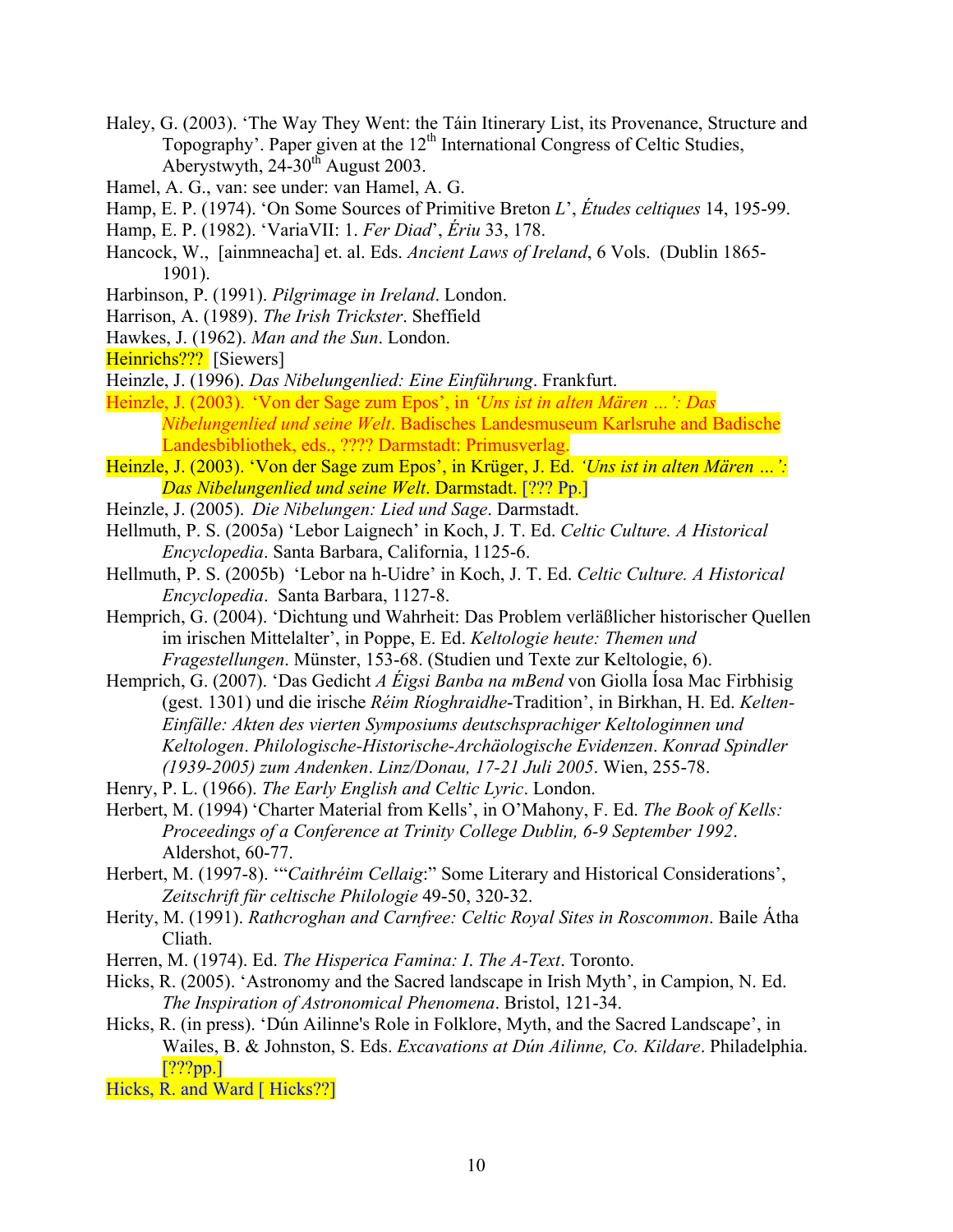Hill, D. E. (1983). Ed. *P*. *Papini Stati Thebaidos Libri XII*. Leiden.

- Hillers, B. (1994). 'The Heroes of the Ulster Cycle', in Mallory, J. P. & Stockman, G. Eds. (1994). 99-106.
- Hillers, B. (1999). 'Ulysses and the Judge of Truth: Sources and Meanings in the Irish *Odyssey*', *Peritia* 13, 194-223.
- Hiltebeitel, A. (1982). 'Brothers, Friends, and Charioteers: Parallel Episodes in the Irish and Indian Epics', in Polomé, E. C. Ed. *Homage to Georges Dumézil*. Washington, DC, 85-111.
- Hinton, N. D. (1984). '"The Canterbury Tales" as Compilatio', *Essays in Medieval Studies* 1, 28-48.
- Hofmann R. (1988). 'Some New Facts Concerning the Knowledge of Virgil in Early Medieval Ireland', *Études celtiques* 25, 189-212.
- Hogan, E. (1892). Ed. & trans. *Cath Ruis na Ríg for Bóinn*. Dublin. (Todd Lecture Series, 4).
- Hogan E. (1910) *Onomasticon Goedelicum, Locorum et Tribuum Hiberniae et Scotiae*. *An Index, with Identifications, to the Gaelic Names of Places and Tribes*. Dublin. (Repr. 2000).
- Hollo, K. (1998). 'Cú Chulainn and Síd Truim', *Ériu* 49, 13-22.
- Hollo, K. (2005). *Fled Bricrenn ocus Loinges Mac nDuíl Dermait and its Place in the Irish Literary and Oral Narrative Traditions: a Critical Edition with Introduction, Notes, Bibliography and Vocabulary*. Maynooth. (Maynooth Medieval Irish Texts, 2).
- Hood, A. B. E. (1978). Ed. & trans. *St*. *Patrick: His Writings and Muirchu's Life*. London & Chichester.
- Howlett, D. R. (1994). *Liber Epistolarum Sancti Patricii Episcopi*. *The Book of Letters of Saint Patrick the Bishop*. Dublin..
- Hughes, K. (1972). *Early Christian Ireland*: *Introduction to the Sources*. London & Southampton.
- Hughes, K. (1995). 'The Golden Age of Early Christian Ireland', in Moody, T. W. & Martin, F. X. Eds. *The Course of Irish History*. Rev. ed., Lanham, Maryland.
- Hull, E. (1898). *The Cuchullin Saga in Irish literature*. London.
- Hull, V. (1938). '*Aided Meidbe*: the Violent Death of Medb', *Speculum* 13, 52-61.
- Hull, V. (1949). *Longes Mac n-Uislenn: the Exile of the Sons of Uisliu*. New York.
- Hull, V. (1958-5). 'The Later Version of the Expulsion of the Déssi', *Zeitschrift für celtische Philologie* 27, 14-63.
- Hull, V. (1962-4a). 'Notes on Irish Texts. 5. The Death of Connla', *Zeitschrift für celtische Philologie* 29, 190-1.
- Hull, V. (1962-64b). '*Ces Ulad*: the Affliction of the Ulstermen', *Zeitschrift für celtische Philologie* 29, 305-14.
- Hull, V. (1968a). '*Noínden Ulad*: the Debility of the Ulidians', *Celtica* 8, 1-42.
- Hull, V. (1968b). '*Aipgitir Chrábaid* : the Alphabet of Piety', *Celtica* 8, 44-89.
- Hutchinson, V. J. (1986). 'The Cult of Bacchus in Roman Britain', in Henig, M. & King, A. Eds. *Pagan Gods and Shrines of the Roman Empire*. Oxford, 135-46.
- Hutton, R. (2003). *Witches, Druids and King Arthur*. London & New York.
- Ireland, С. (1999). *Old Irish Wisdom Attributed to Aldfrith of Northumbria: an Edition of Bríathra Flainn Fhína maic Ossu*. Tempe, Arizona. (Medieval & Renaissance Texts & Studies, 205).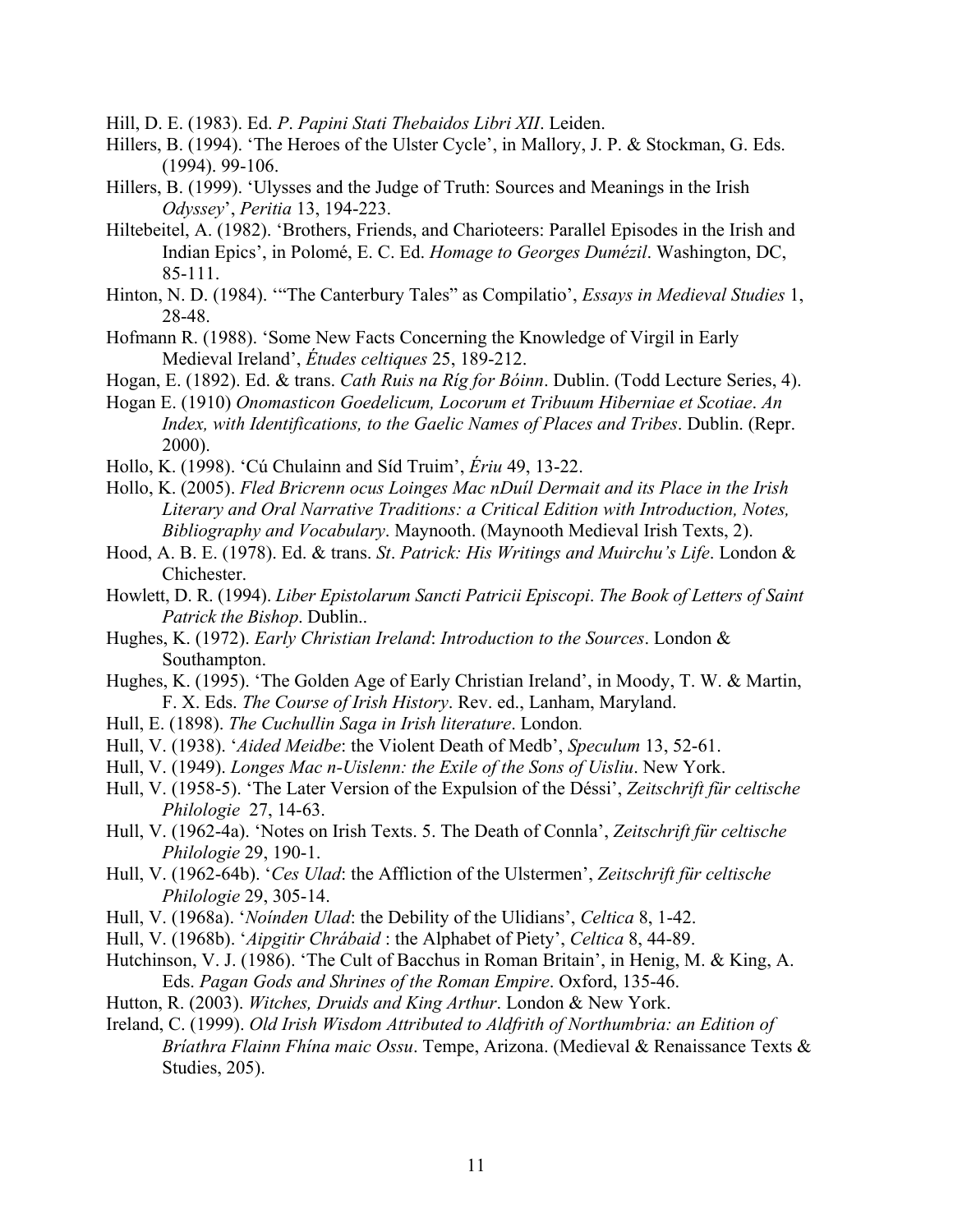Isaac, B. H. (2004). 'Gauls', in *The Invention of Racism in Classical Antiquity*, 411-26. Princeton & Oxford. [???this is a chapter in book by Isaac: change ref. here to omit "'Gauls,' in" and page refs. no's and include page refs in main citation in book]

- Isidore of Seville, *Etymologies*, see Lindsay (1911a).
- Irvine, M. (1994). *The Making of Textual Culture*. Cambridge.
- Jackson, K. H. (1961). *The International Popular Tale and Early Welsh Tradition*. Cardiff.
- Jackson, K. H. (1964). *The Oldest Irish Tradition: a Window on the Iron Age*. Cambridge.
- Jackson, K. H. (1983). 'The Historical Grammar of Irish: Some Actualities and Some Desiderata', in Mac Eoin, G. et al. Eds. *Proceedings of the Sixth International Congress of Celtic Studies*. Dublin, 1–18.
- Jahn, M. (2004). 'Methoden und Modelle der Erzähltheorie', in Nünning, A. Ed. *Literaturwissenschaftliche Theorien, Modelle und Methoden: Eine Einführung*. Trier, 28-50.
- James, E. O. (1961). *Comparative Religion: an Introductory and Historical Study*. London & New York.
- Jaski, B. (2000). *Early Irish Kingship and Succession*. Dublin.
- Jaski, B. (2004) '"We are of the Greeks in Our Origin: New Perspectives on the Irish Origin-Legend"', *Cambrian Medieval Celtic Studies* 46, 1-53.
- Jones, H. L. (1923). Ed. & trans. *The Geography of Strabo*. Vol. 2. Cambridge, Massachusetts.
- Kaloev, B.A. et al. (2000). *Skazaniia o nartakh*. Vladikavkaz.
- Keith, A. (1999). 'Versions of Epic Masculinity in Ovid's *Metamorphoses*', in Hardie, P., Barchiesi, A. & Hinds, S. Eds. *Ovidian Transformations: Essays on the*  Metamorphoses *and its Reception*. Cambridge, 214-39.
- Kelleher, J. V. (1971). 'The *Táin* and the Annals', *Ériu* 22, 107-27.
- Kelly, F. (1973). 'A Poem in Praise of Columb Cille', *Ériu* 24, 1-34.
- Kelly, F. (1976). *Audacht Morainn*. Dublin.
- Kelly, F. (1988). *Early Irish Law*. Dublin.
- Kelly, F. (1998). *Early Irish Farming.* Dublin.
- Kelly, P. (1992). 'The Táin as literature', in Mallory, J. P. (1992a). 70-102.
- Kenney, J. F. (1929). *The Sources for the Early History of Ireland: an Introduction and Guide*. *I*. *Ecclesiastical*. New York. (Second rev. ed., 1966, New York. Repr. 1979 & 1993, Dublin).
- Kerényi, C. (1951). *The Gods of the Greeks*. London.
- Kerényi, C. (1976). *Dionysus: Archetypal Image of Indestructible Life*. (Trans. R. Manheim). Princeton.
- Kessler, H. L. (2000). *Spiritual Seeing: Picturing God's Invisibility in Medieval Art*. Philadelphia.
- Kidd, I. G. (1989). 'Posidonius as Philosopher-Historian', in Griffin, M. & Barnes, J. Eds. *Philosophia Togata: Essays on Philosophy and Roman Society*. Oxford & New York, 38-50.
- Killeen, J. F. (1974). 'The Debility of the Ulstermen a Suggestion', *Zeitschrift für celtische Philologie* 33, 81-6.
- Kinsella, T. (1969). *The Tain*. Dublin. (Repr. 1970, Oxford, London & New York).
- Kinsella, T., Kelleher, J. & Haley, G. (1975). 'The Táin', *Ireland of the Welcomes* 24, No. 6 (Nov.-Dec. 1975), 19-29.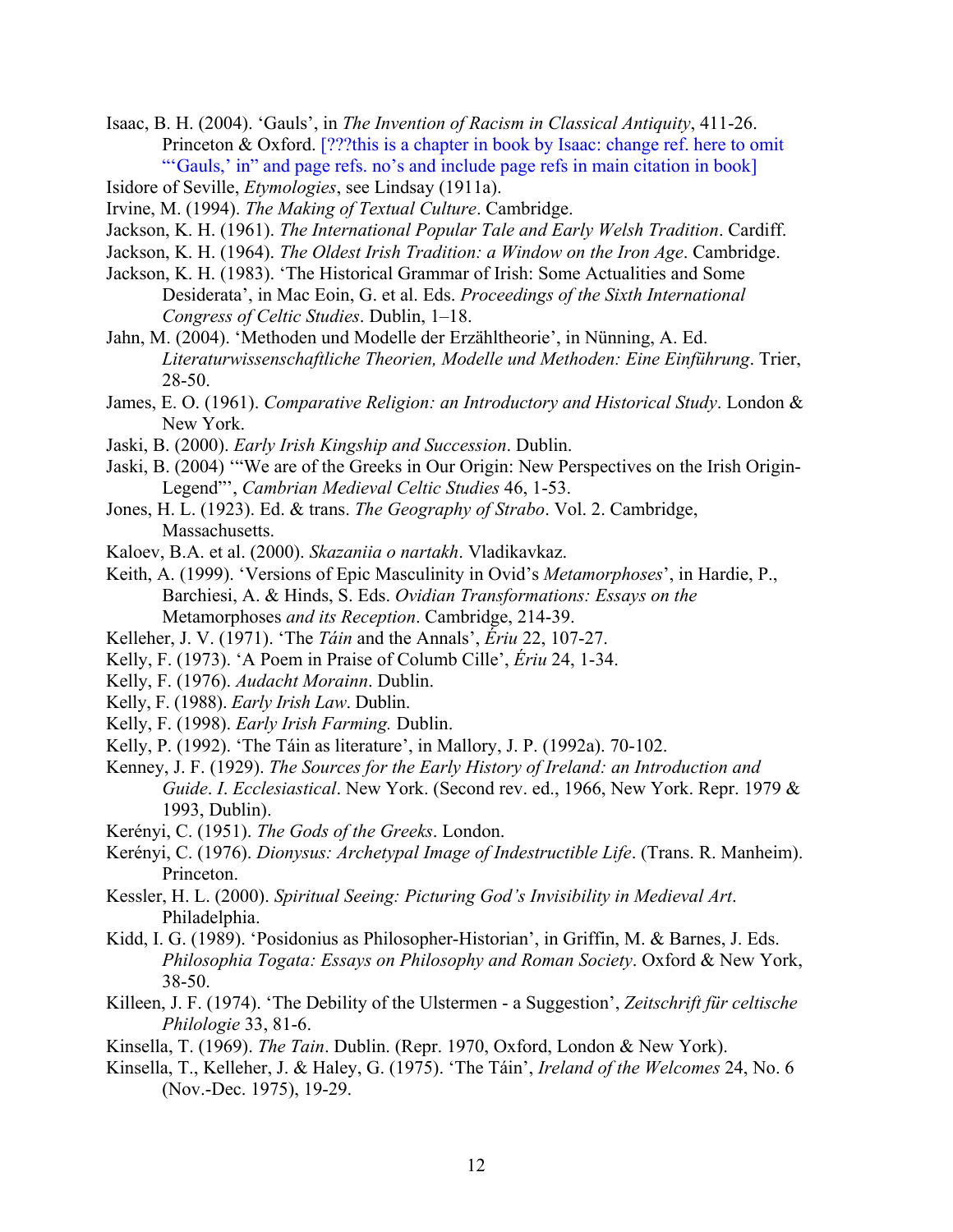Klaeber, F. (1922). Ed. *Beowulf and the Fight at Finnsburg*. (Third edition, 1950, Boston).

Knott, E. (1936). *Togail Bruidne Da Derga*. Dublin. (Medieval & Modern Irish Series, 8).

- Koch, J. T. (1991). '*Ériu*, *Alba*, and *Letha*: When Was a Language Ancestral to Gaelic First Spoken in Ireland?', *Emania* 9, 17-27.
- Koch, J. T. (1994). 'Windows on the Iron Age: 1964-1994', in Mallory, J. & Stockman, G. (1994). 229-38.
- Koch, J. T. Ed. & Carey, J. (1995). *The Celtic Heroic Age: Literary Sources for Ancient Celtic Europe & Early Ireland & Wales*. Second edition, Malden, Massachusetts. Fourth edition, 2003, Andover, Massachusetts & Aberystwyth. (Celtic Studies Publications, 1).
- Lämmert, E. (1993) *Bauformen des Erzählens*. Stuttgart. (First edition 1955).
- Langellier, K. & Peterson, E. E. (1992). 'Spinstorying: an Analysis of Women Storytelling,' in Fine, E. C. & Speer, J. Eds. *Performance, Culture, and Identity*. Westport, Connecticut, 157-80.
- Lawson (1993) [luaite ag Tristram ach gan a bheith sa leabharliosta aici]
- Lawson (2004) [luaite ag Tristram ach gan a bheith sa leabharliosta aici]
- Layzer, V. (2001). 'Weakness and Masochism: a Reading of the Samson Story and Some Tales about Cú Chulainn', in Layzer, V. *Signs of Weakness: Juxtaposing Irish Tales and the Bible*, 104-80. Sheffield.
- Leahy, A. H. (1902). *The Courtship of Ferb: an Old Irish Romance Transcribed in the Twelfth Century into the Book of Leinster*. London.
- Leahy, A. H. (1905). *Heroic Romances of Ireland Translated into English Prose & Verse…*Vol. 1. London.
- Leahy, A. H. (1906). *Heroic Romances of Ireland Translated into English Prose & Verse…*Vol. 2. London.
- Leclercq, J. (1982). *The Love of Learning and the Desire for God: a Study of Monastic Culture*. (Third ed.) New York.
- Lees, C. A. Ed., Fenster, T. & McNamara, J. A. (1994). *Medieval Masculinities: Regarding Men in the Middle Ages*. Minneapolis.
- Lehmacher, G. (1949-50). 'The Ancient Celtic Year', *Journal of Celtic Studies* 1, 144-7.
- Lehmann, R. P. M. (1982). *Early Irish Verse*. Austin.
- Lévi-Strauss, C. (1987). Introd. *The Work of Marcel Mauss*. (Trans. Felicity Baker). London.
- Lewis, H. & Pedersen, H. (1937). *A Concise Comparative Celtic Grammar*. Göttingen. (Repr. 1961, 1982 & 1989).
- Leyser, C. (1994). '*Lectio divina, oratio pura*: Rhetoric and the Techniques of Asceticism in the *Conferences* of John Cassian', in Barone, G., Caffiero, M. & Scorza Barcellona, F. Eds. *Modelli di santità e modelli di comportamento*. Torino, 79-105.
- Liddell, H. G. & Scott, R. (1871). *Greek-English Lexicon*. Abridged ed. Oxford.
- Lincoln, B. (1986). *Myth, Cosmos, and Society: Indo-European Themes of Creation and Destruction*. Cambridge & London.
- Lindberg, D. C. (1976). *Theories of Vision from Al-Kindi to Kepler*. Chicago.
- Lindsay, W. M. (1911). *Isidori Hispalensis Episcopi Etymologiarum sive Originum*. *Libri xx*. Oxford. [???cf. next entry: as on title-page?]
- Lindsay, W. M. (1911a). *Isidore of Seville Etymologiae sive Origines*. 2 Vols. Oxford. [???cf. previous entry]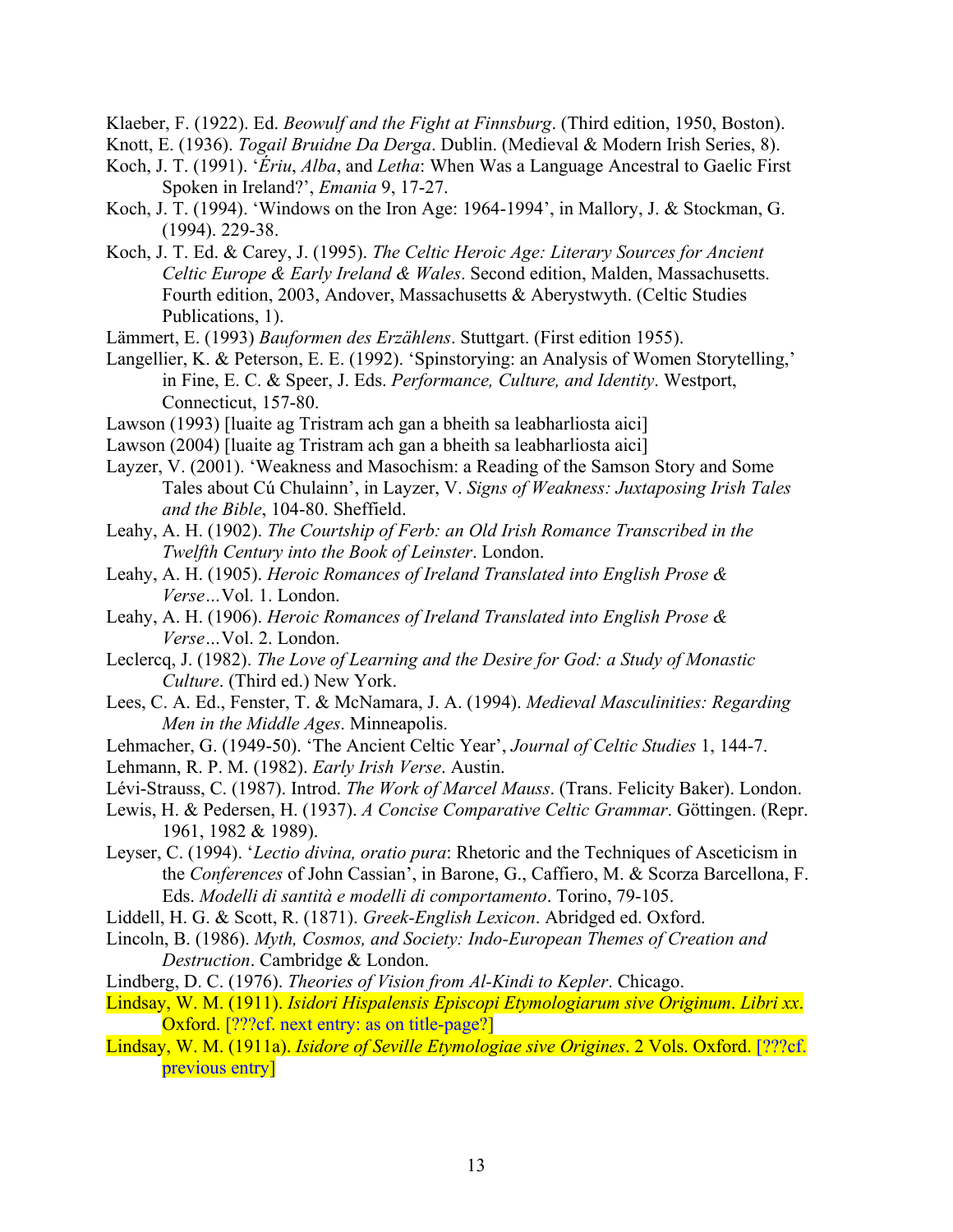- Lindsay, W. M. (1913). *Sextus Pompeius Festus*. *De Verborum Significatu cum Pauli Epitome*. Leipzig.
- Littleton, C. S. (1973). *The New Comparative Mythology: an Anthropological Assessment of the Theories of Georges Dumézil*. Berkeley, Los Angeles & London.
- Loomis, R. S. (1926). *Celtic Myth and Arthurian Romance*. New York.
- Loomis, R. S. (1928). 'Gawain, Gwri, and Cuchulinn', *Publications of the Modern Language Association of America* 43, 384-96.
- Lossky, V. (1976). *The Mystical Theology of the Eastern Church*, Crestwood, New York.
- Lossky, V. (1999). 'Tradition and Traditions', in Ouspensky, L. & Lossky, V. (1999). [9]-22.
- Lotman, Y. M. (1990). *Universe of the Mind*. London & New York.
- Lotman, Y. M. (2000). *Semiosfera*. St. Petersburg.
- Lowe, J. (2000). 'Kicking over the Traces: the Instability of Cú Chulainn', *Studia Celtica* 34, 119-29.
- Lyle, E. (1997). 'Age Grades, Age Classes, and Alternate Succession: a Restatement of the Basis at the Societal Level of Indo-European Symbolic Partition', *Emania* 16, 63-71.
- Lynn, C. (2003). *Navan Fort: Archaeology and Myth*. Bray.
- Mac Airt, S. (1951). *The Annals of Inisfallen*. Dublin. (Repr. 1977).
- Mac Airt, S. & Mac Niocaill, G. (1983). *The Annals of Ulster (to A.D. 1131)*. Part 1. Text and Translation. Dublin.
- Mac Cana, P. (1955-6). 'Aspects of the Theme of King and Goddess in Irish Literature', *Études celtiques* 7, 76-114; 356-413.
- Mac Cana, P. (1958). *Branwen Daughter of Llŷr: a Study of the Irish Affinities and of the Composition of the Second Branch of the Mabinogi*. Cardiff.
- Mac Cana, P. (1958-9). 'Aspects of the Theme of King and Goddess in Irish Literature', *Études celtiques* 8, 59-65.
- Mac Cana, P. (1962). 'The Origin of Marbán', *The Bulletin of the Board of Celtic Studies* 19, 1-6.
- Mac Cana, P. (1972). 'Mongán mac Fiachna and *Immram Brain*', *Ériu* 23, 102-42.
- Mac Cana, P. (1976). 'The Sinless Otherworld of *Immram Brain*', *Ériu* 27, 95-115.
- Mac Cana, P. (1979). '*Regnum* and *Sacerdotum:* Notes on Irish Tradition', *Proceedings of the British Academy* 65, 443-79.
- Mac Cana, P. (1980). *The Learned Tales of Medieval Ireland*. Dublin.
- Mac Cana, P. (1983). 'Three Syntactic Notes', *Celtica* 15, 55-60.
- Mac Cana, P. (1988). 'Placenames and Mythology in Irish Tradition: Places, Pilgrimages, and Things', in MacLennan, G. Ed. *Proceedings of the First North American Congress of Celtic Studies*. Ottowa, 319-41.
- Mac Cana, P. (1996). *Celtic Mythology*. London. **[original date??]**
- Mac Cana, P. (1992). '*Laíded*, *Gressacht* 'Formalized Incitement', *Ériu* 43, 69-92.
- Mac Eoin, G. (1960-1). 'Das Verbalsystem von Togail Troí (H.2.17)', *Zeitschrift für celtische Philologie* 28, 73-136; 149-223.
- Mac Eoin, G. (1967). 'Ein Text von Togail Troí', *Zeitschrift für celtische Philologie* 30, 42- 70.
- Mac Eoin, G. (1994). 'The Interpolator H in Lebor na hUidre', in Mallory, J. P. & Stockman, G. (1994). 39-46.
- Mac Gearailt, U. (1984-5). Review of A. O'Sullivan (1983). Ed., *Studia Hibernica* 24, 190-7.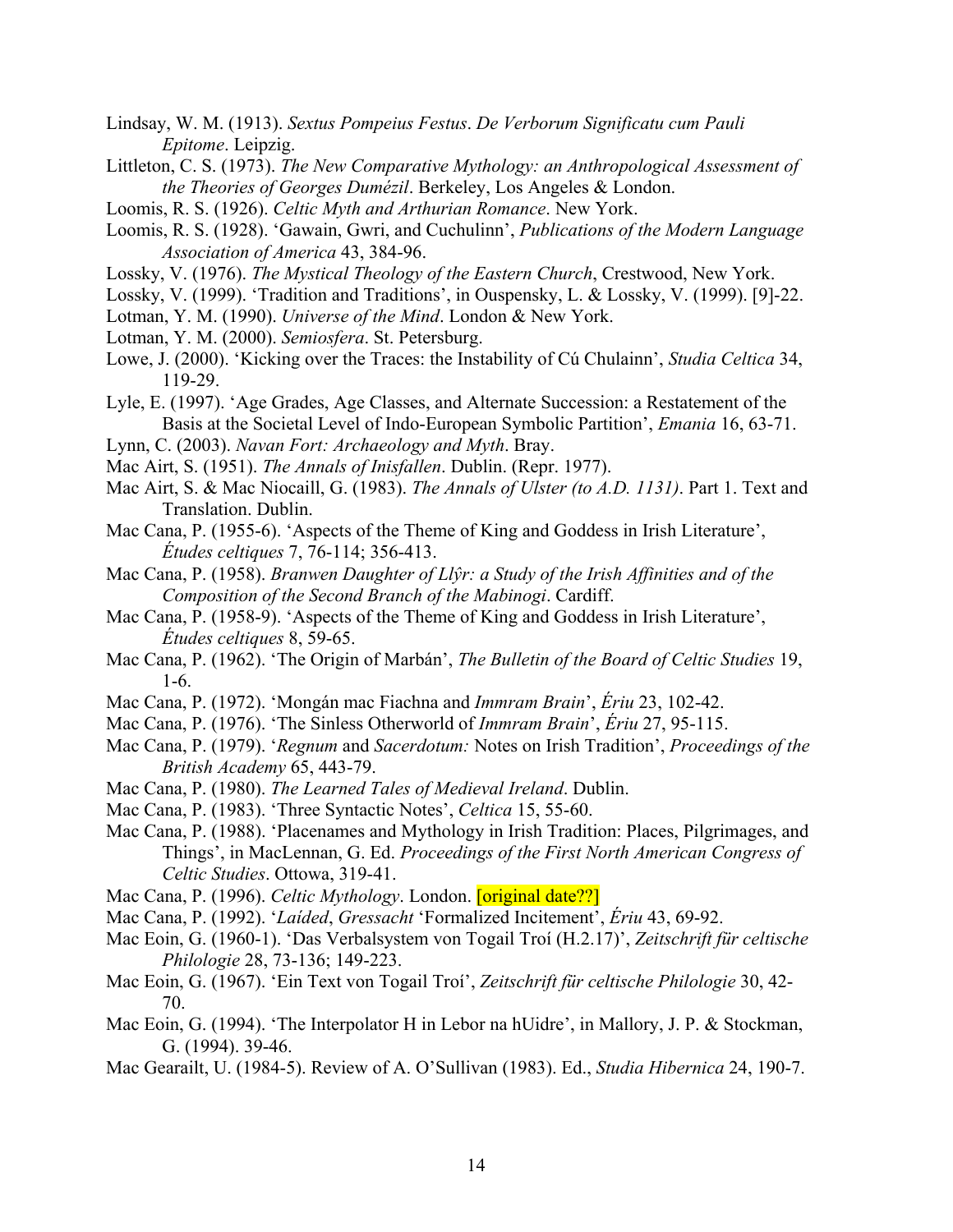- Mac Gearailt, U. (1991). '*Cath Ruis na Ríg* and Twelfth-Century Literary and Oral Tradition', *Zeitschrift für celtische Philologie* 44, 128-53.
- Mac Gearailt, U. (1991-2). 'The Language of Some Late Middle Irish Texts in the Book of Leinster', *Studia Hibernica* 26, 167-216.
- Mac Gearailt, U. (1993). 'Über den Wechsel des narrativen Stils in den *Táin*-Varianten', in Tristram, H. L. C. (1993). 60-99.
- Mac Gearailt, U. (1994). 'The Relationship between Recensions II and III of the *Táin*', in Mallory, J. P. & Stockman, G. (1994). 55-70.
- Mac Gearailt, U. (1996a). 'Change and Innovation in Eleventh-Century Prose Narrative in Irish', in Tristram, H. L. C. Ed. *(Re)Oralisierung*. Tübingen, 443-96. (ScriptOralia, 84).
- Mac Gearailt, U. (1996b). 'Forbairt na Stíle i Litríocht Phróis na Gaeilge Moiche', *Léachtaí Cholm Cille* 26, 7-49.
- Mac Gearailt, U. (1999a). 'Togail Troí: Ein Vorbild für spätmittelirische *Catha*', in Poppe, E. & Tristram H. L. C. Eds. *Übersetzung, Adaptation und Akkulturation im insularen Mittelalter*. Münster, 123-9. (Studien und Texte zur Keltologie, 4).
- Mac Gearailt, U. (1999b). 'Zur literarischen Sprache des 11. Jahrhunderts', in Zimmer, S., Ködderitzsch, R. & Wigger, A. Eds. *Akten des zweiten deutschen Keltologen-Symposiums (Bonn, 2.-4. April 1997)*. Tübingen, 105-20.
- Mac Gearailt, U. (2000-1). '*Togail Troí*: an Example of Translating and Editing in Medieval Ireland', *Studia Hibernica* 31, 71-86.
- Mac Mathúna, L. (1980). '"Snow" and "it is snowing" in Irish and Welsh: a Semantic Study', *Bulletin of the Board of Celtic Studies* 29, 66-79.
- Mac Mathúna, L. (1999). 'Irish Perceptions of the Cosmos', *Celtica* 23, 174-87.
- Mac Niocaill, G. (1972). *Ireland before the Vikings*. Dublin. (Rev. ed. 1980).
- Macalister, R. A. S. (1938-56). *Lebor Gabála Érenn* 1-5. Dublin.
- MacDonald, D. R. (2003). *Does the New Testament Imitate Homer? Four Cases from the Acts of the Apostles*. New Haven & London.
- MacKenna, M. (1998). 'A Mythic Landscape', *Irish Architect: The Journal of the Royal Institute of the Architects of Ireland*. No. 141 [*recte*. 142] (Nov.-Dec. 1998), 10-12. [Author given as 'McKenna' on p.10].
- Mackey, J. (1992). 'Christian Past and Primal Present', *Études celtiques* 29, 285-97.
- Mackey, J. (1999). 'Mythical Past and Political Present: a Case-Study of the Irish Myth of the Sovereignty', *Zeitschrift für celtischePhilologie* 51, 66-84.
- Mackinnon, D. (1904-5). 'The Glenmasan Manuscript', *Celtic Review* 1, 3-17; 104-31; 208- 29; 296-315.
- Mackinnon, D. (1905-6). 'The Glenmasan Manuscript', *Celtic Review* 2, 20-33; 100-21; 202- 23; 300-13.
- Mackinnon, D. (1906-7). 'The Glenmasan Manuscript', *Celtic Review* 3, 10-25; 114-37; 198- 215; 294-317.
- Mackinnon, D. (1907-08a). 'The Glenmasan Manuscript', *Celtic Review* 4, 10-27; 104-21; 202-19.
- Mackinnon, D. (1907-8b). 'Toraigecht Tána Bó Flidaise', *Celtic Review* 4, 104-21; 202-19.
- MacNeill, E. (1913). 'Poems by Flann Mainistrech on the Dynasties of Ailech, Mide and Brega', *Archivium Hibernicum* 2, 48-92
- MacNeill, E. (1934). *Early Irish Laws and Institutions*. Dublin.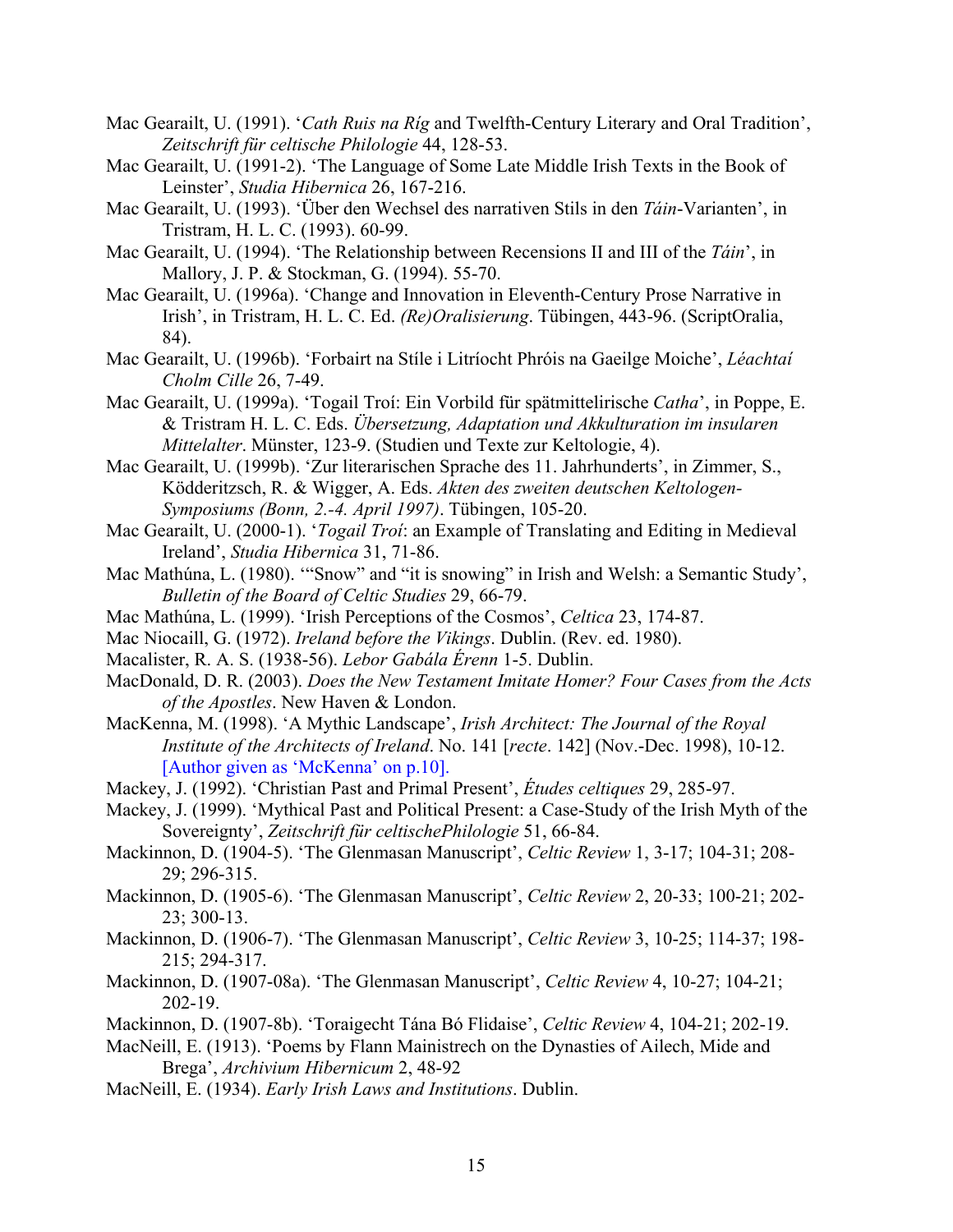- MacNeill, M. (1962). *The Festival of Lughnasa: a Study of the Survival of the Celtic Festival of the Beginning of the Harves*. Oxford & London.
- Macrobius. *Saturnalia*, see Willis (1970).
- Mallory, J. P. (1982). 'The Sword of the Ulster Cycle', in Scott, B. G. Ed. *Studies on Early Irish Ireland: Essays in Honour of M. V. Duignan*. Belfast, 99-114.
- Mallory, J. P. (c.1984). *Navan fort, the ancient capital of Ulster'* , published by Ulster Archaeological Society, http://www.biab.ac.uk/online/results1.asp?ItemID=85623]
- Mallory, J. P. (1986). 'Silver in the Ulster Cycle of Tales', in Evans, E. E., Griffith, J. G. & Jope, E. M. Eds. *Proceedings of the Seventh International Congress of Celtic Studies, Oxford 1983*. Oxford, 31-78.
- Mallory, J. P. (1987). 'The Literary Topography of Emain Macha', *Emania* 2, 12-8.
- Mallory, J. P. (1989). 'The Career of Conall Cernach', *Emania* 6, 22-8.
- Mallory, J. P. (1992a). Ed. *Aspects of the Táin*. Belfast.
- Mallory, J. P. (1992b). 'The World of Cú Chulainn: the Archaeology of *Táin Bó Cuailnge*', in Mallory, J. P. (1992a). 103-59.
- Mallory, J. P. (1993). 'Die Archäologie der *Táin Bó Cuailnge*', in Tristram, H. L. C. (1993). 192-230.
- Mallory, J. P. (1998). 'The Old Irish Chariot', in Jasanoff, J. et al. Eds. *Mír Curad: Studies in Honor of Calvert Watkins*. Innsbruck, 28-38.
- Mallory, J. P. & Adams, D. Q. (1997). Eds. *Encyclopedia of Indo-European Culture*. London & Chicago.
- Mallory, J. P. & Stockman, G. (1994). Eds. *Ulidia: Proceedings of the First International Conference on the Ulster Cycle of Tales*. *Belfast & Emain Macha, 8-12 April 1994*. Belfast.
- Marstrander, C. (1911). 'The Deaths of Lugaid and Derbforgaill', *Ériu* 5, 201-18.
- Martin, B. K. (1975-6). 'Medieval Irish *Aitheda* and Todorov's "Narratologie,"' *Studia Celtica* 10-11, 138-51.
- Martin, B. (1994). 'Flyting and Fighting in the Irish *Táin Bó Cúailnge*', in Davidson, L. S., Mukherjee, S. N. & Zlatar, Z. Eds. *The Epic in History*. Sydney, 41-55.
- Martin, R. P. (1989). *The Language of Heroes: Speech and Performance in the Iliad*. Ithaca.
- Martin, R. P. (2003). 'Keens from the Absent Chorus: from Troy to Ulster', *Western Folklore* 62, 119-42.
- Matasović, R. (2004). *Kamen kraljeva: Srednjevjekovne irske sage*. Zagreb.
- McCluskey, S. C. (1990). 'The Solar Year in the Calendar of Coligny', *Études celtiques* 27, 163-74.
- McCone, K. (1980). 'Fírinne agus torthúlacht', *Léachtaí Cholm Cille* 11, 136-73.
- McCone, K. (1985). 'The Würzburg and Milan Glosses: Our Earliest Source of "Middle Irish,"' *Ériu* 36, 85-106.
- McCone, K. (1990). *Pagan Past and Christian Present in Early Irish Literature*. Maynooth. (Maynooth Monographs, 3).
- McCone, K. (1994a). 'An tSean-Ghaeilge agus a Réamhstair', in McCone, K. et al. (1994). 61-220.
- McCone, K. (1996). *Towards a Relative Chronology of Ancient and Medieval Celtic Sound Change*. Maynooth. (Maynooth Studies in Celtic Linguistics, 1).
- McCone, K. (1997). *The Early Irish Verb*. Maynooth. (Second rev. ed.).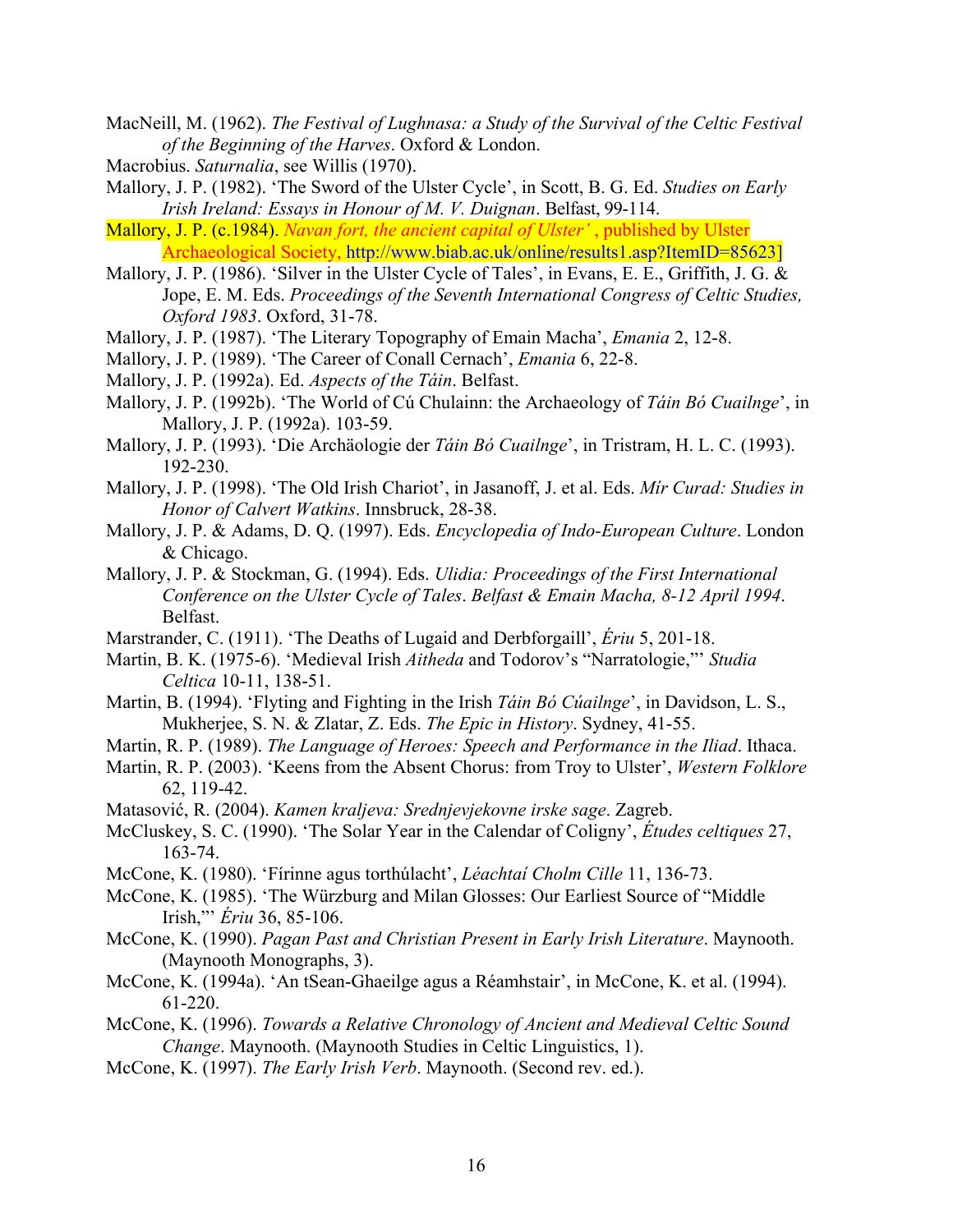- McCone, K. (2000). *Echtrae Chonnlai and the Beginnings of Vernacular Narrative Writing in Ireland: a Critical Edition with Introduction, Notes, Bibliography and Vocabulary*. Maynooth. (Maynooth Medieval Irish Texts, 1).
- McCone, K. (2005). *A First Old Irish Grammar and Reader, Including an Introduction to Middle Irish*. Maynooth. (Maynooth Medieval Irish Texts, 3).
- McCone, K., McManus, D., Ó Háinle, C., Williams, N. & Breatnach, L. (1994). Eds. *Stair na Gaeilge: in Ómós do P[h]ádraig Ó Fiannachta*. Maigh Nuad.
- McCracken, P. (2003). 'The Amenorrhea of War', in McCracken, P. *The Curse of Eve, the Wound of the Hero: Blood, Gender, and Medieval Literature*. Philadelphia, 21-40. (Originally appeared in: *Signs: Journal of Women in Culture and Society* 28 (2003), 625-44).
- McLeod, N. (1982). 'The Concept of Law in Ancient Irish Jurisprudence', *Irish Jurist* 17, 356-67.
- McMann, J. (1993). *Loughcrew: the Cairns*. Oldcastle.
- McNamara, M. (1975). *The Apocrypha in the Irish Church*. Dublin.
- McNamara, M. (2003). Ed. *Apocalyptic and Eschatological Heritage: the Middle East and Celtic Realms*. Dublin.
- Meehan, B. (1994). *The Book of Kells: an Illustrated Introduction to the Manuscript in Trinity College Dublin*. London.
- Meehan, C. (2002). *The Traveller's Guide to Sacred Ireland*. Glastonbury.
- Meek, D. (1984) '"Táin Bó Fraích" and Other "Fráech" Texts: Part II', *Cambridge Medieval Celtic Studies* 8, 65-85.
- Megill*,* A. (1985). *Prophets of Extremity*. Berkley, Los Angeles & London.
- Meid, W. (1970). *Die Romanze von Froech und Findabair: Táin Bó Froích*. Innsbruck.
- Meid, W. (1990). 'Die Dichtung der irischen Frühzeit im Übergang zur Schriftkultur', in Meid, W. *Formen dichterischer Sprache im Keltischen und Germanischen*. Innsbruck. (Innsbrucker Beiträge zur Sprachwissenschaft. Vorträge und kleinere Schriften, 45).
- Meid, W. (1993). 'Überlieferung und sprachhistorische Schichtung der *Táin*', in Tristram, H. L. C. (1993). 22-8.
- Meinkema, H. (1984). *Te kwader min*. Amsterdam.
- Meroney, H. (1947). 'A Druidic Liturgy in Ogam Bricrend?', *Modern Language Notes* 62, No. 3, 187-9.
- Meyer, K. (1881-3). 'Macgnimartha Find', *Revue celtique* 5, 195-204.
- Meyer, K. (1889). 'The Adventures of Nera', *Revue celtique* 10, 212-28.
- Meyer, K. (1895). *The Voyage of Bran Son of Febal to the Land of the Living*. London.
- Meyer, K. (1901a). 'Mitteilungen aus irischen Handschriften: *Regula Choluimb Chille*', *Zeitschrift für celtische Philologie* 3, 28-30.
- Meyer, K. (1901b). 'Mitteilungen aus irischen Handschriften: Tochmarc Emire la Coinculaind', *Zeitschrift für celtische Philologie* 3, 229-263.
- Meyer, K. (1905a). '*Áigidecht Aithirni*', *Ériu* 7, 1-10.
- Meyer, K. (1905b). 'Mitteilungen aus irischen Handschriften: *Feis Tige Becfholtaig* [*al. Compert Con Culainn*].', *Zeitschrift für celtische Philologie* 5, 500-4.
- Meyer, K. (1906a). *The Triads of Ireland*. Dublin. (Todd Lecture Series, 13).
- Meyer, K. (1906b). *The Death-Tales of the Ulster Heroes*. Dublin. (Todd Lecture Series, 14).
- Meyer, K. (1909). *Tecosca Cormaic: the Instructions of King Cormaic Mac Airt*. Dublin. (Todd Lecture Series, 15).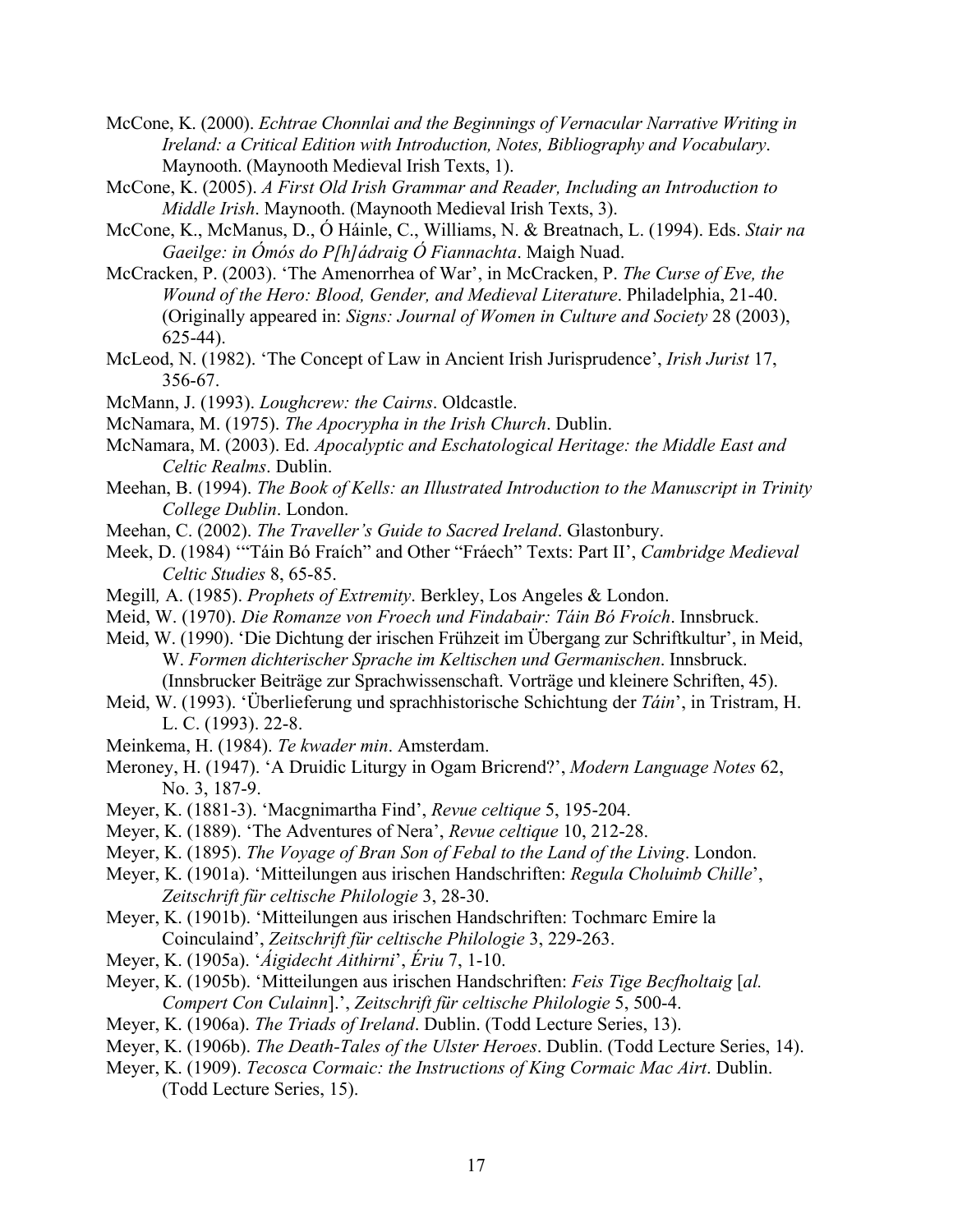- Meyer, K. (1910). 'Mitteilungen aus irischen Handschriften: *Anmchairdes Manchāin Lēith so*', *Zeitschrift für celtische Philologie* 7, 310-2.
- Meyer, K. (1917). 'II. Fer Diad the Nibelung', in Meyer, K. *Miscellanea Hibernica*. Urbana, Illonois, 562-3. (University of Illinois Studies in Language & Literature 2, No. 4, Nov. 1916 [sic]).
- Meyer, K. (1921). 'Mitteilungen aus irischen Handschriften', *Zeitschrift für celtische Philologie* 13, 3-30.
- Meyer, R. T. (1959). 'The Middle Irish Version of the *Pharsalia* of Lucan', *Papers of the Michigan Academy of Science, Arts and Letters* 44, 355-63.
- Meyer, R. T. (1980). 'The Middle Irish version of the story of Troy', *Études celtiques* 17, 205-18.
- Miller, D. A. (1990). 'Indo-European Protoforms in Three Heroic Conception-Narratives', *Incognita* 1, 38-49.
- Miller, D. A. (1994). 'Defining and Expanding the Indo-European *Vater-Sohnes-Kampf* Theme', *Journal of Indo-European Studies* 22, 307-27.
- Miller, D. A. (1998). 'On the Mythology of Indo-European Heroic Hair', *Journal of Indo-European Studies* 26, 41-60.
- Miller, D. A. (2000). *The Epic Hero*. Baltimore & London.
- Minnis, A. J. (1979). 'Late Medieval Discussions of *Compilatio* and the Rôle of the Compilator', *Beiträge zur Geschichte der deutschen Sprache und Literatur* 101, 385- 421.
- Monette, C. (2004). 'Indo-European Elements in Celtic and Indo-Iranian Epic Tradition: the Trial of Champions in the *Táin Bó Cúailnge* and the *Shahnameh*', *Journal of Indo-European Studies* 32, 61-78.
- Monier-Williams, M. (1993). *A Sanskrit-English Dictionary*. New Delhi. (First edition 1899, Oxford).
- Moran, D. (1989). *The Philosophy of John Scottus Eriugena*. Cambridge.
- Moran, P. F. (1872). *Acta Sancti Brendani: Original Latin Documents Connected with the Life of Saint Brendan, Patron of Kerry and Clonfert*. Dublin.
- Mulchrone, K. (1939). *Bethu Phátraic: the Tripartite Life of Patrick*. Dublin.
- Müller G. (1968). *Morphologische Poetik: Gesammelte Aufsätze*. Darmstadt.
- Murphy, G. (1952). 'Two Sources in Thurneysen's Heldensage… II. Was Cináed Úa Artacáin (†975) the Author of *Fíanna bátar i nEmain*?', *Ériu* 16, 151-6.
- Murphy, G. (1956-7). Review of J. Carney (1955), *Éigse* 8, 152-64.
- Murphy, G. (1961a). *Saga and Myth in Ancient Ireland*. Dublin.
- Murphy, G. (1961b). *The Ossianic Lore and Romantic Tales of Medieval Ireland*. Dublin.
- Murphy, G., (1961c). *Early Irish Metrics*. Dublin. (Repr. 1973).
- Murray, K. (2001). 'The Finding of the *Táin*', *Cambrian Medieval Celtic Studies*, 41, 17-23.
- Murray, K. (2004). *Baile in Scáil*. London. (Irish Texts Society, 58).
- Myrick, L. D. (1993). *From the De Excidio Troiae Historia to the Togail Troí: Literary Cultural Synthesis in a Medieval Irish Adaptation of Dares' Troy Tale*. Heidelberg.
- Nagel, B. (1958). 'Heidnisches und Christliches im Nibelungenlied', *Ruperto-Carola* 10, Vol. 24, 61-81.
- Nagy, G. (1992). *Greek Mythology and Poetics*. Ithaca & London.
- Nagy, J. F. (1985). *The Wisdom of the Outlaw: the Boyhood Deeds of Finn in Gaelic Narrative Tradition*. Los Angeles.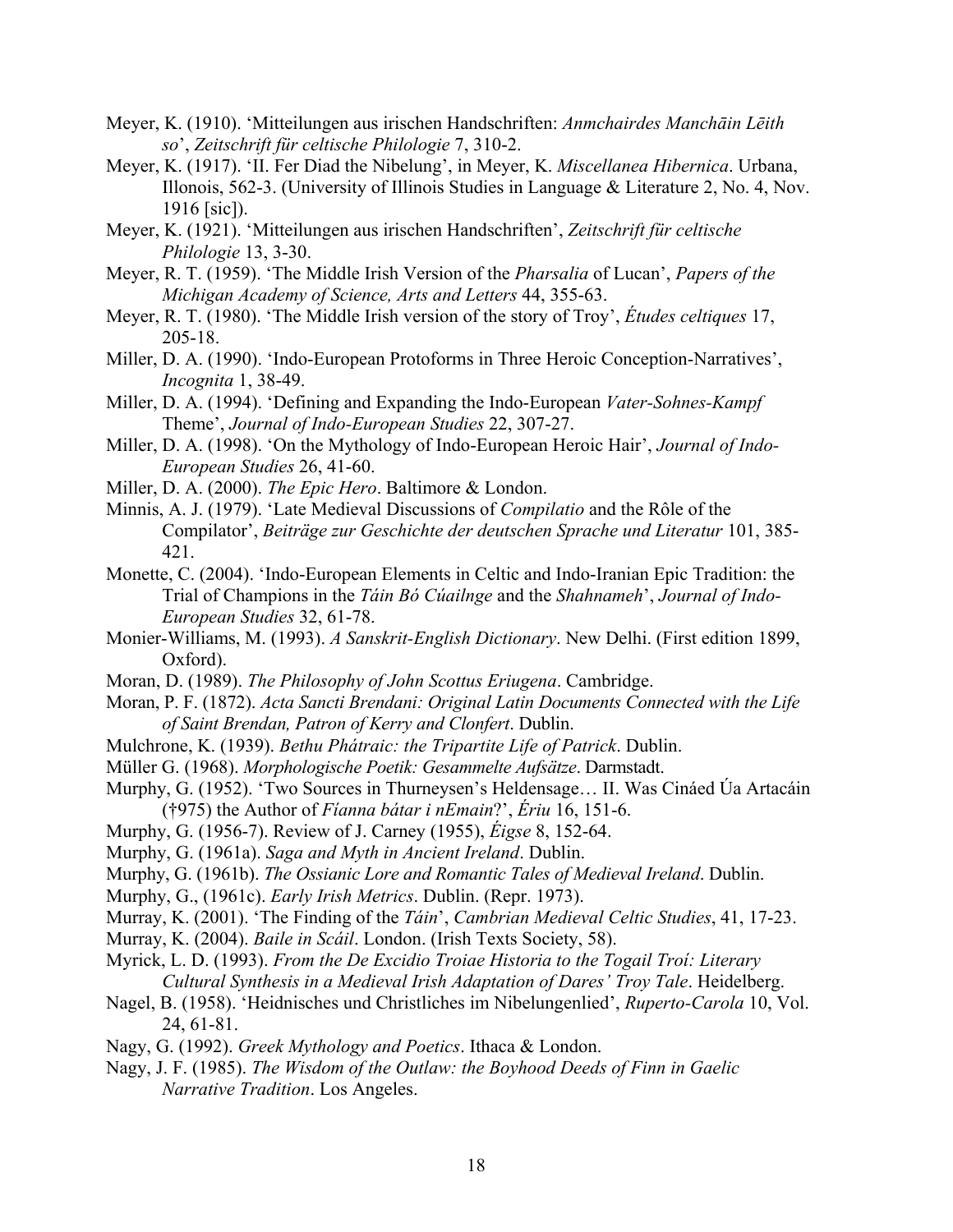- Nagy, J. F. (1996). 'Daring Young Men in Their Chariots', in Klar, K.A., Sweetser, E. E. & Thomas, C. Eds. *A Celtic Florilegium: Studies in Memory of Brendan O Hehir*. Lawrence & Andover, Massachusetts, 144-51.
- Nagy, J. F. (1997). *Conversing with Angels and Ancients: Literary Myths of Medieval Ireland*. Dublin.
- Nagy, J. F. (2002). 'Myth and *Legendum* in Medieval and Modern Ireland', in Schrempp, G. & Hansen, W. Eds. *Myth: a New Symposium*. Bloomington & Indianapolis, 124-38.
- Nash, D. (1976). 'Reconstructing Poseidonios' Celtic Ethnography: Some Considerations', *Britannia* 7, 111-26.
- Needham, R. (1971). Ed. *Rethinking Kinship and Marriage*. London.
- Nelson, R. S. (2000). 'To Say and to See, Visuality Before and Beyond the Renaissance', in Nelson, R. S. Ed. *Visuality Before and Beyond the Renaissance: Seeing as Others Saw*. Cambridge, 143-68.
- Nettlau, M. (1889-90). 'The Fer Diad Episode of the *Táin Bó Cúailnge*', *Revue celtique* 10, 330-46; 11, 23-32, 318-43.
- Nettlau, M. (1893). 'The Fragment of the Tain Bó Cuailnge in Ms. Egerton 93', *Revue celtique* 14, 254-66.
- Ní Bhrolcháin, M. (2005). 'Leinster, Book of', in Duffy, S. Ed. *Medieval Ireland: an Encyclopedia*. New York & London, 272-4.
- Ní Chatháin, P. & Richter, M. (2002). Eds. *Ireland and Europe in the Early Middle Ages: Texts and Transmission/ Irland und Europa im früheren Mittelalter: Texte und Überlieferung*. Dublin.
- Ní Chróinín, A. (1941). 'The Four Counsels', *Éigse* 3, 67-8.
- Ní Mhaonaigh, M. (2005). 'Lebor na hUidre', in Duffy, S. Ed. *Medieval Ireland: an Encyclopedia*. New York & London, 267-9.
- Ní Mhaonaigh, M. (2006). 'The Literature of Medieval Ireland, 800-1200: from the Vikings to the Normans', in Kelleher, M. & O'Leary, P. Eds. *The Cambridge History of Irish Literature I: to 1890*. Cambridge, 32-73.
- Ní Shéaghdha, N. (1967). *Tóruigheacht Dhiarmada agus Ghráinne*. Dublin. (Irish Texts Society, 48).
- Ní Shéaghdha, N. (1989). 'Irish Scholars and Scribes in Eighteenth-Century Dublin', *Eighteenth-Century Ireland/Iris an Dá Chultúr* 4, 41-54.
- Ní Úrdail, M. (2000). *The Scribe in Eighteenth- and Nineteenth-Century Ireland: Motivations and Milieu*. Münster. (Studien und Texte zur Keltologie, 3).
- Niles, J. D. (1997). 'Myth and History', in Bjork, R. E. & Niles, J. D. Eds. *A Beowulf Handbook*. Lincoln, 213-32.
- Nutt, A. (1897). *The Celtic Doctrine of Re-Birth*. London. (Grimm Library No. 6, *The Voyage of Bran*, Vol. 2).
- Nutt, A. (1900). *Cuchulainn: the Irish Achilles*. London.
- Ó Béarra, F. (1996). '*Táin Bó Cuailnge*: Recension III', *Emania* 15, 47-65.
- Ó Béarra, F. (2004). *A Critical Edition of Síaburcharpat Con Culaind*. Unpublished Ph.D. dissertation, National University of Ireland, Galway.
- Ó Broin, T. (1961-3). 'What is the 'Debility' of the Ulstermen?', *Éigse* 10, 286-99.
- Ó Broin, T. (1967-8). 'The Word *Cess*', *Éigse* 12, 109-14.
- Ó Broin, T. (1969-70). 'The Word *Noínden*', *Éigse* 13, 165-76.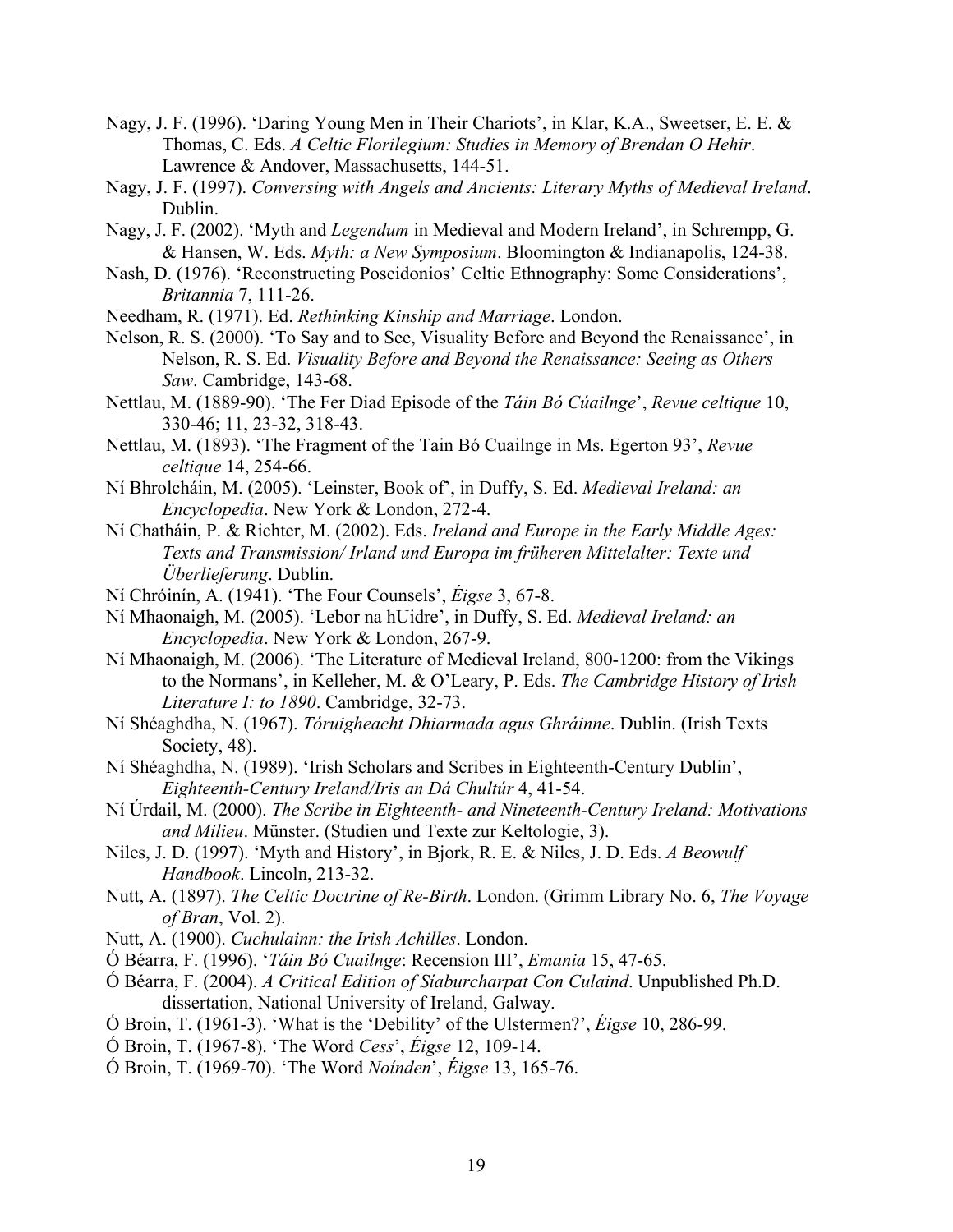- Ó Cathasaigh, T. (1977). *The Heroic Biography of Cormac mac Airt*. Dublin.
- Ó Cathasaigh, T. (1984). 'Pagan Survivals: the Evidence of Early Irish Narrative', in Ní Chatháin, P. & Richter, M. Eds. *Ireland and Europe: the Early Church*. Stuttgart, 291- 307.
- Ó Cathasaigh, T. (1985a). 'The Concept of the Hero in Irish Mythology', in Kearney, R. Ed. *The Irish Mind: Exploring Intellectual Traditions*. Dublin, 79-90.
- Ó Cathasaigh, T. (1985b). 'The Rhetoric of *Fingal Rónáin*', *Celtica* 17, 123-44.
- Ó Cathasaigh, T. (1993). 'Mythology in *Táin Bó Cúailnge*', in Tristram, H. L. C. (1993). 114- 32.
- Ó Cathasaigh, T. (1994) 'Reflections on Compert Conchobuir and Serglige Con Culainn', in Mallory, J. P. & Stockman, G. (1994). 85-90.
- Ó Cathasaigh, T. (2005). *Táin Bó Cuailnge and Early Irish Law*. Dublin.
- Ó Ceallaigh, S. (1935). *Rudhraigheacht*. Baile Átha Cliath.
- Ó Ceallaigh, S. (1941). *Eachtraidheacht*. Dublin. Baile Átha Cliath.
- Ó Cearúil, M. (2003). *Torann a Dheireadh! Léas ar an Eascateolaíocht, ar an mBean Sí agus ar an Lia Fáil*. An Daingean. (Dán agus Tallann, 12).
- Ó Concheanainn, T. (1974). 'The Reviser of *Leabhar na hUidhre*', *Éigse* 15, 277-88.
- Ó Concheanainn, T. (1975). '"Aided Nath Í" and the Scribes of *Leabhar na hUidhre*', *Éigse* 16, 146-62.
- Ó Concheanainn, T. (1982). 'A Pious Redactor of Dinnshenchas Érenn' *Ériu* 33, 85-98.
- Ó Concheanainn, T. (1983). 'The Source of the YBL text of TBC', *Ériu* 34, 175–84.
- Ó Concheanainn, T. (1984). 'LL and the Date of the Reviser of LU', *Éigse* 20, 212-25.
- Ó Concheanainn, T. (1990). 'The Textual Tradition of *Compert Con Culainn*', *Celtica* 21, 441-55.
- Ó Concheanainn, T. (1996). 'Textual and Historical Associations of *Leabhar na hUidhre*', *Éigse* 29, 65-120.
- Ó Concheanainn, T. (1997). 'Leabhar na hUidhre: Further Textual Associations', *Éigse* 30, 27-91.
- Ó Corráin, A., (1997). 'On Verbal Aspect in Irish with Particular Reference to the Progressive', in Mac Mathúna, S. & Ó Corráin, A. Eds. *Miscellanea Celtica in Memoriam Heinrich Wagner*. Uppsala, 159-73.
- Ó Corráin, D. (1972). *Ireland before the Normans*, Dublin. (Revised edition, 1980).
- Ó Corráin, D. (1985). 'Marriage in Early Ireland', in Cosgrove, A. Ed. *Marriage in Ireland*. Dublin, 5-24.
- Ó Corráin, D. (2002). 'Early Medieval Law, c. 700-1200', in Bourke, A. et al. Eds. *The Field Day Anthology of Irish Writing*. Vol. 4. Cork, 6-44.
- Ó Cróinín, D. (1983). *The Irish 'Sex Aetates Mundi'*. Dublin.
- Ó Cróinín, D. (1995). *Early Medieval Ireland 400-1200*. London.
- Ó Cróinín, D. (2003). *Early Irish History and Chronology*. Dublin.
- Ó Cróinín, D. (2005a). Ed. *A New History of Ireland: I*. *Prehistoric and Early Ireland*. Oxford.
- Ó Cróinín, D. (2005b). 'Hiberno-Latin Literature to 1169', in Ó Cróinín, D. Ed. *A New History of Ireland: I*. *Prehistoric and Early Ireland*. Oxford, 371-494.
- Ó Cuív, B. (1954). 'Mis and Dub Rois', *Celtica* 2, 325-33.
- Ó Cuív, B. (1986). 'Aspects of Irish Personal names', *Celtica* 18, 151-84.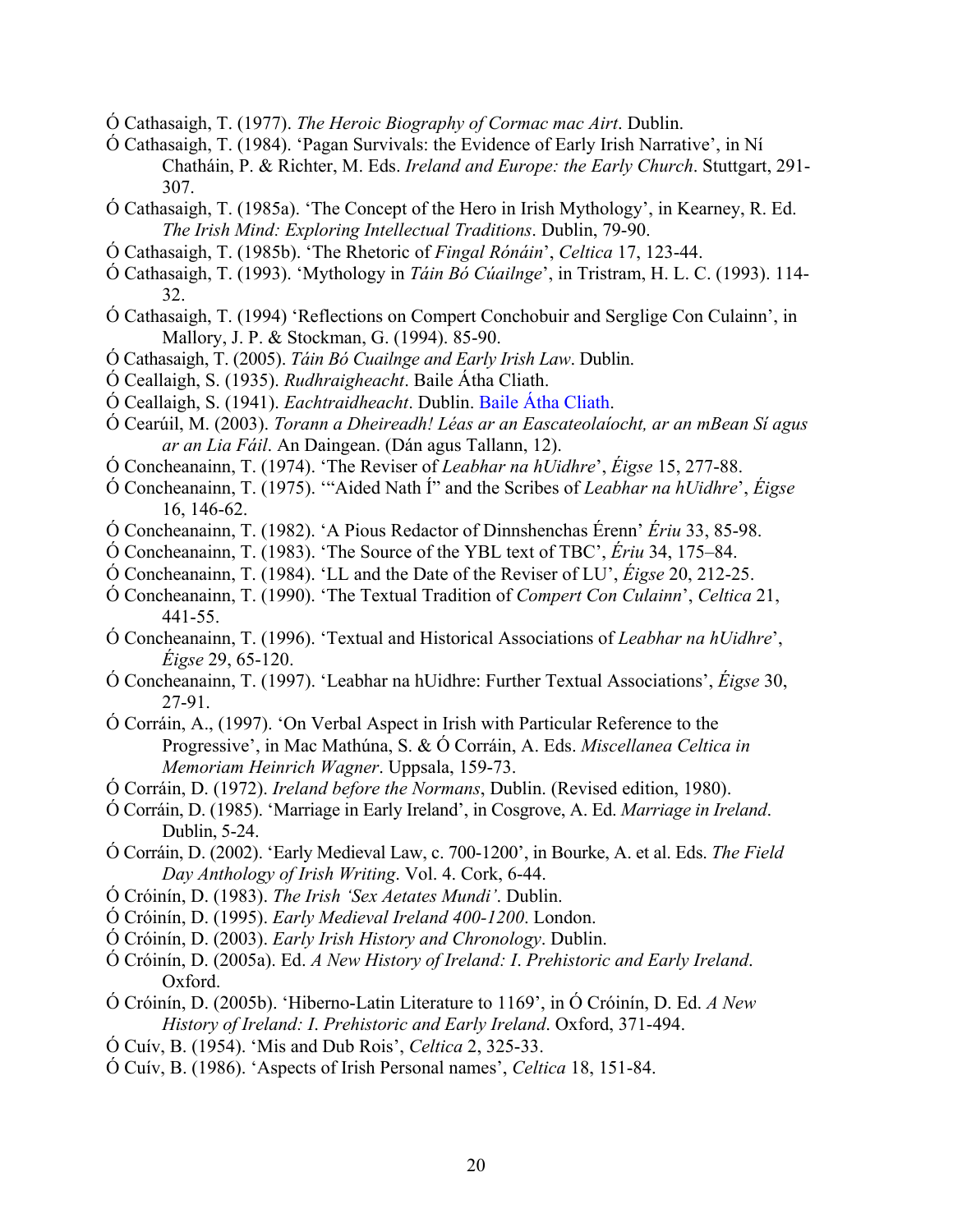- O Daly, M. (1975). *Cath Maige Mucrama: the Battle of Mag Mucrama*. Dublin. (Irish Texts Society, 50).
- Ó Dónaill, N. (1977). *Foclóir Gaeilge-Béarla*. Baile Átha Cliath.
- Ó Duilearga, S. (1940). 'Nera and the Dead Man', In Ryan, J. Ed. *Féil-Sgríbhinn Eóin Mhic Néill*. Dublin, 522-34.
- Ó Fiannachta, P. (1966). *Táin Bó Cuailnge: the Maynooth Manuscript*. Dublin.
- Ó Fiannachta, P. (1973). 'The Fight with Fer Diad', *County Louth Archaeological and Historical Journal* 18, 62-8.
- Ó Flaithearta, M. (2005), 'Old Irish *Mélae* "Shame" and an Observation on Compensatory Lengthening in Irish', in Smelik, B. et al. Eds. *A Companion in Linguistics: a Festschrift for Anders Ahlqvist on the Occasion of His Sixtieth Birthday*. Nijmegen, 157-60.
- Ó Flaithearta, M. (forthcoming a). 'An Focal "Déag" sa Ghaeilge', in Mac Craith, M. & Ó Héalaí, P. Eds. *Comhdháil Chuimhneacháin Mháirtín Uí Bhriain, 14-15 Deireadh Fómhair 2005*.
- Ó Flaithearta, M. (forthcoming b). *The Reflexes of Indo-European \*p in Celtic*. Amsterdam & Atlanta.
- Ó hÓgáin, D. (1991). *Myth, Legend and Romance*. New York.
- Ó hÓgáin. D. (1999). *The Sacred Isle: Belief and Religion in Pre-Christian Ireland*. Cork.
- Ó hUiginn, R. (1992). 'The Background and Development of *Táin Bó Cúailnge*', in Mallory, J. P. (1992a). 29-67.
- Ó hUiginn, R. (1993a). 'Fergus, Russ and Rudraige: a Brief Biography of Fergus mac Róich', *Emania* 11, 31-40
- Ó hUiginn, R. (1993b). 'Zu den politischen und literarischen Hintergründen der *Táin Bó Cúailnge*', in Tristram, H. L. C. (1993). 133-57.
- Ó Máille, T. (1921-3). 'The Authorship of the Culmen', *Ériu* 9, 71-6.
- Ó Muraíle, N. (2003). Ed. *Leabhar Mór na nGenealach: the Great Book of Irish Genealogies Compiled (1645-66) by Dubhaltach Mac Fhirbhisigh*. Dublin.
- Ó Néill, P. (1999). 'The Latin Colophon to the "Táin Bó Cuailnge" in the Book of Leinster: a Critical View of Old Irish Literature', *Celtica* 23, 269-75.
- Ó Riain, P. (1972). 'A Study of the Irish Legend of the Wild Man', *Éigse* 14, 179-206.
- Ó Riain, P. (1985). *Corpus Genealogiarum Sanctorum Hiberniae*. Dublin.
- Ó Riain, P. (1992). 'Early Irish Literature' in Price, G. Ed. *The Celtic Connection*. Gerrards Cross, 65-80.
- Ó Riain, P. (1994). 'The *Táin*: a Clue to Its Origins', in Mallory, J. P. & Stockman, G. (1994). 31-7.
- Ó Searcaigh, S. (1914). Ed. *Cú na gCleas agus Sgéalta Eile*. Dundalk, 55-74.
- O'Brien, M. A. (1962). *Corpus Genealogiarum Hiberniae*. Vol. I. Dublin.
- O'Brien, M. A. & Baumgarten, R. Ed. (1973). 'Old Irish Personal names: M.A. O'Brien's "Rhŷs Lecture" Notes, 1957', *Celtica* 10, 211-36.
- O'Brien, T. (1992). *Light Years Ago*: *a Study of the Cairns of Newgrange and Cairn T Loughcrew, Co. Meath, Ireland*. Monkstown, Co. Dublin.
- O'Curry, E. (1858-9). 'The Sick-Bed of Cuchulainn and the only Jealousy of Emer', *Atlantis* 1, 362-92; *Atlantis* 2, 98-124.
- O'Curry, E. (1861). *Lectures on the Manuscript Materials of Ancient Irish History*. Dublin.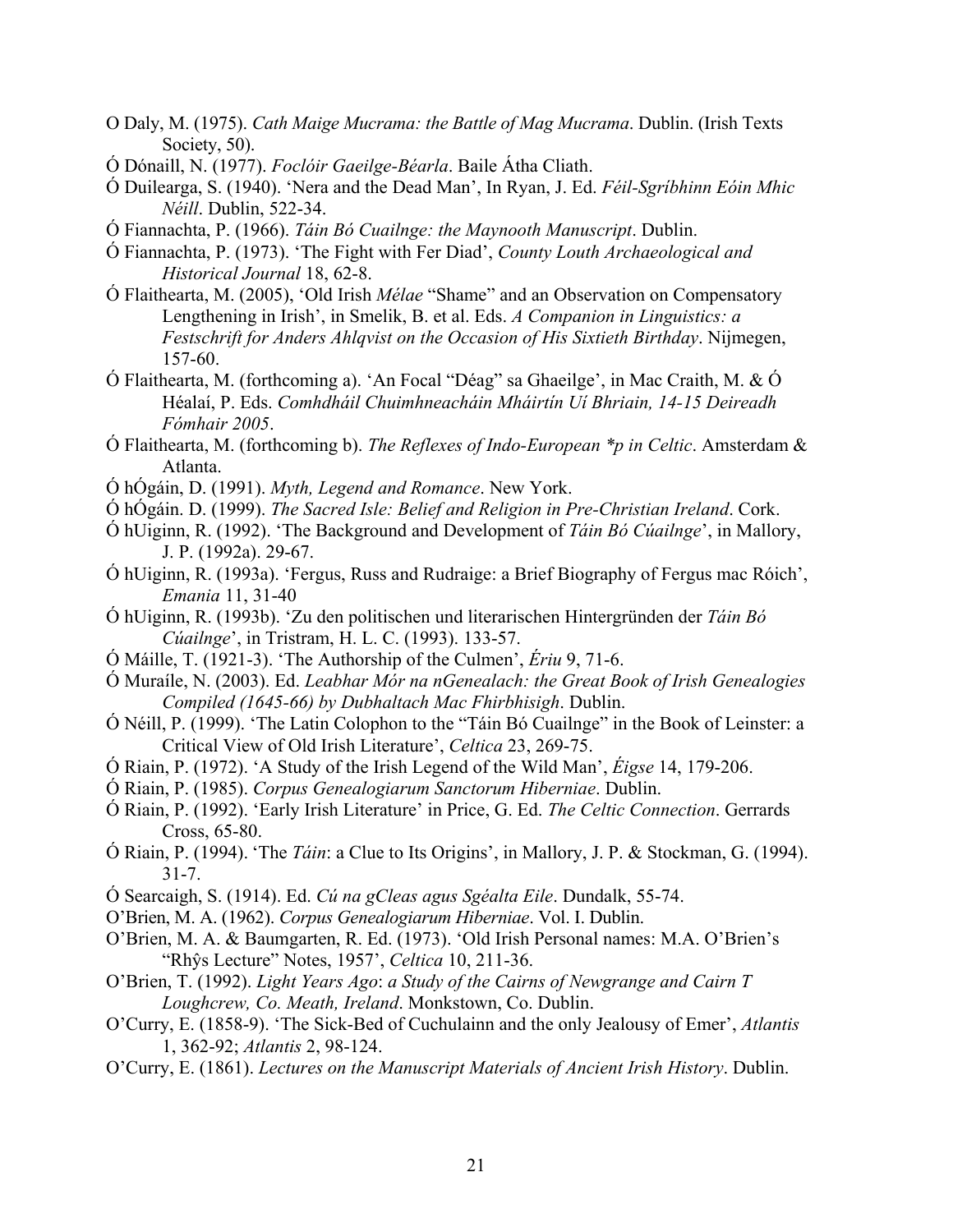- O'Curry, E. (1873). *On the Manners and Customs of the Ancient Irish: a Series of Lectures*. Dublin.
- O'Donoghue, T. (1912). '*Cert cech Rīg co Réil*', in Bergin, O. & Marstrander, C. Eds. *Miscellany Presented to Kuno Meyer*. Halle (Saale), 258-77.
- O'Donoghue, T. (1921-3). 'The Advice to a Prince', *Ériu* 9, 43-54.
- O'Flaherty, W. D. (1980). *Women, Androgynes, and Other Mythical Beasts*. Chicago.
- O'Grady, S. H. (1892). *Silva Gadelica: a Collection of Tales in Irish with Extracts Illustrating Persons and Places, Edited from MMS. and Translated*. I-II. London, Edinburgh & Dublin.
- O'Grady, S. H. & Flower, R. (1926). *Catalogue of Irish Manuscripts in the British Museum*. Vol. 2. London.
- O'Keeffe, J. G. (1904). 'Cuchulinn and Conlaech', *Ériu* 1, 123-7.
- O'Kelleher, A. (1910). 'A Hymn of Invocation', *Ériu* 4, 235-9.
- O'Kelly, M. J. (1982). *Newgrange: Archaeology, Art and Legend*. London.
- O'Leary, P. (1994). 'Choice and Consequence in Irish Heroic Literature', *Cambrian Medieval Celtic Studies* 27, 49-59.
- O'Loughlin, T. (1992). 'The Exegetical Purpose of Adomnán's *De Locis Sanctis*', *Cambridge Medieval Celtic Studies* 24, 37-53.
- O'Loughlin, T. (2001) [Siewers]
- O'Loughlin, T. (2003). 'Reading Muirchú's Tara-Event within its Background as a Biblical "Trial of Divinities"', in Cartwright, J. Ed. *Celtic Hagiography and Saints' Cults*. Cardiff, 123-35.
- O'Meara, J. J. (1991). Trans. *The Voyage of Saint Brendan: Journey to the Promised Land*. Gerrards Cross.
- O'Neill, T. (1984*). The Irish Hand*. Mountrath.
- O'Nolan, K. (1969-70). 'Homer, Virgil and Oral Tradition', *Béaloideas* 37, 123-30.
- O'Rahilly, C. (1961). *The Stowe Version of Táin Bó Cuailnge*. Dublin.
- O'Rahilly, C. (1967). *Táin Bó Cúalnge from the Book of Leinster*. Dublin. (Repr. 1970 & 1984).
- O'Rahilly, C. (1976). *Táin Bó Cúailnge: Recension I*. Dublin.
- O'Rahilly, T. F. (1913). 'Irish Scholars in Dublin in the Early Eighteenth Century', *Gaedelica*. 156-62.
- O'Rahilly, T. F. (1946). *Early Irish History and Mythology*. Dublin.
- O'Rahilly, T. F. (1952). 'Buchet the Herdsman', *Ériu* 16, 7-20
- O'Sullivan, A. (1983). Ed. *The Book of Leinster, Formerly Lebar na Núachongbála*. Vol. 6. Dublin.
- O'Sullivan, W. (1966). 'Notes on the Scripts and Make-Up of the Book of Leinster', *Celtica* 7, 1-31.
- Oldfather, C. H. (1939). Ed. & trans. *Diodorus of Sicily*. Vol. 3. Cambridge, Massachusetts.
- Olmsted, G. S. (1978). 'The Aided Fraich Episode of Táin Bó Cuailnge', *Études celtiques* 15, 537-47.
- Olmsted, G. S. (1992). 'The Earliest Narrative Version of the Táin: Seventh-Century poetic references to Táin Bó Cúailgne', *Emania*, 10, 5-17.
- Olmsted, G. (1994). *The Gods of the Celts and the Indo-Europeans*. Budapest. (Archaeolingua, Main Series, 6).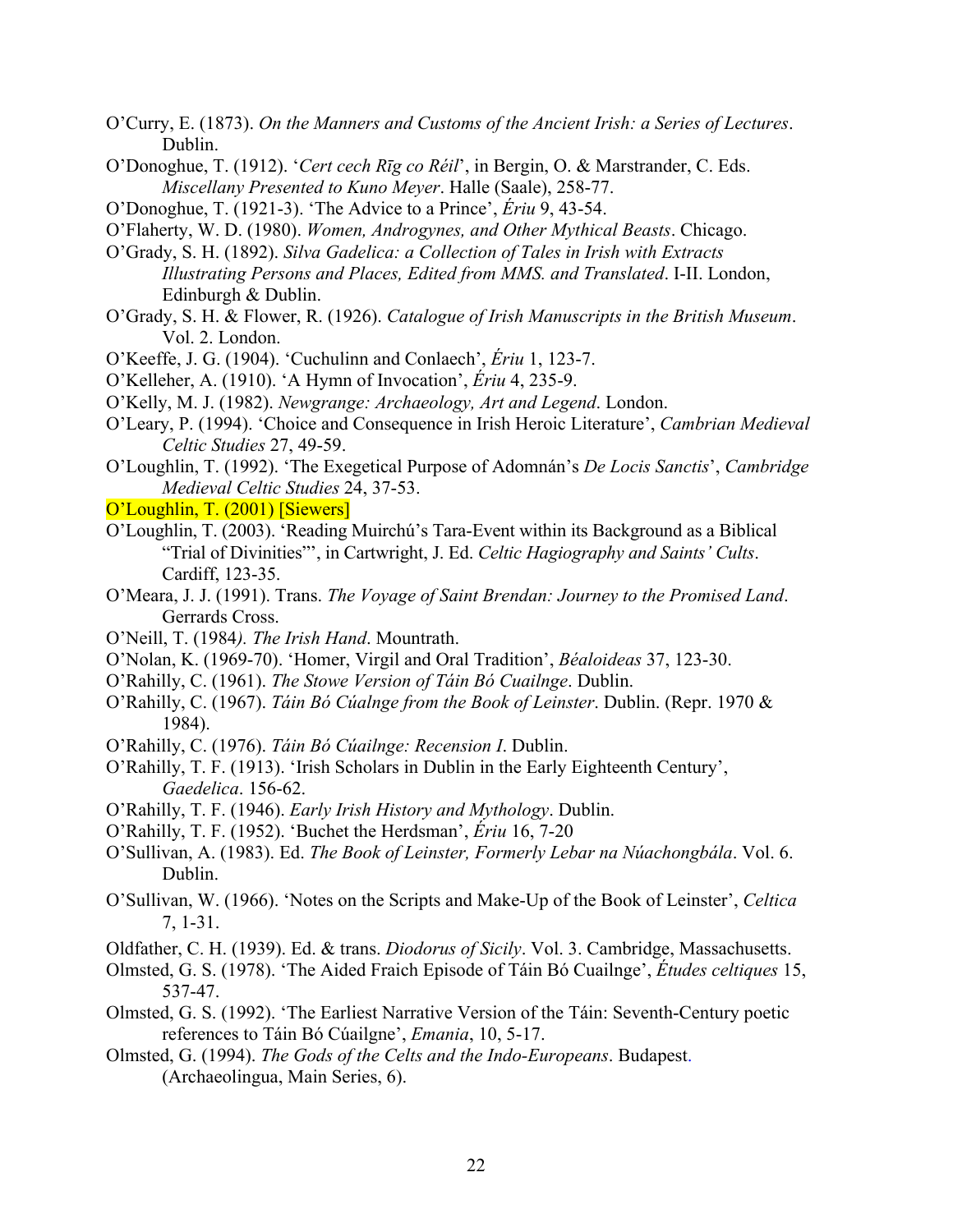- Orchard, A. (2000). 'The *Hisperica Famina* as Literature', *Journal of Medieval Latin* 10, 1- 45.
- Orchard, A. (2003). *A Critical Companion to 'Beowulf'*. Woodbridge, Suffolk & Rochester, New York.
- Oskamp, H.P.A. (1966-7). 'Notes on the History of Lebor na hUidre', *Proceedings of the Royal Irish Academy* 65 C 6, 117-37.
- Oskamp, H. P. A. (1970). Ed. *The Voyage of Máel Dúin*. *A Study in Early Irish Voyage Literature*. *Followed by an Edition of Immram Curaig Máele Dúin from the Yellow Book of Lecan in Trinity College, Dublin*. Groningen.
- Oskamp, H.P.A. (1975-6). 'Mael Muire: Compiler or Reviser?', *Éigse* 16,177-82.
- Otto, W. F. (1965). *Dionysus: Myth and Cult*. (Trans. R. B. Palmer). Bloomington & Indianapolis.
- Ouspensky, L. (1999). 'The Meaning and Language of Icons,' in Ouspensky, L. & Lossky, V. (1999). [23]-49.
- Ouspensky, L. & Lossky, V. (1999). *The Meaning of Icons*. (Trans. G. E. H. Palmer & E. Kadloubovsky). Crestwood, New York.
- Parkes, M. B. (1976). 'The Influence of the Concepts of *Ordinatio* and *Compilatio* on the Development of the Book', in Alexander, J. J. G. & Gibson, M. T. Eds. *Medieval Learning and Literature: Essays Presented to Richard William Hunt*. Oxford, 115-41.
- Parsons (1975) [luaite ag Tristram ach gan a bheith sa leabharliosta aici]
- Patterson, N. (1994). *Cattle-Lords and Clansmen: the Social Structure of Early Ireland*. Notre Dame & London.
- Paul the Deacon. *De Verborum Significatu*, see Lindsay (1913).
- Payer, P. J. (1984). *Sex and the Penitentials: the Development of a Sexual Code 550-1150*. Toronto, Buffalo & London.
- Payne, M. (1993). *Reading Theory*. Oxford.
- Payton, J. R. (Jr.) (1996). 'John of Damascus on Human Cognition: an Element in His Apologetic for Icons', *Church History* 65, 173-83.
- Pedersen, H. (1909-13). *Vergleichende Grammatik der keltischen Sprachen*. 2 Vols. Göttingen. [???cf. next entry & abbrevs]
- Pedersen, H. (1913). *Vergleichende Grammatik der keltischen Sprachen*. Vol. 2. Göttingen. [???cf. last entry and abbrevs.]
- Peers, G. (2004). *Sacred Shock: Framing Visual Experience in Byzantium*. University Park, Pennsylvania.
- Peters, E. (1967). 'Die irische Alexandersage', *Zeitschrift für celtische Philologie* 30, 71-264.
- Piatigorsky, A. (2004). *Neprekraschaemiy razgovor*. St. Petersburg.
- Plummer, C (1922). *Bethada Náem nÉrenn: Lives of Irish Saints*. 2 Vols. Oxford.
- Plummer, C. (1925). *Miscellanea Hagiographica Hibernica*. Bruxelles.
- Pokorny, J. (1913). 'Erschienene Schriften', *Zeitschrift für celtische Philologie* 9, 186.
- Pokorny, J. (1959-69). Ed. *Indogermanisches etymologisches Wörterbuch*. Bern.
- Poppe, E. (1995). *A New Introduction to ' Imtheachta Aeniasa'*. London. (Irish Texts Society Subsidiary Series, 3).
- Poppe, E. (1999a). 'Reconstructing Medieval Irish Literary Theory: the Lesson of *Airec Menman Uraird maic Coise*', *Cambrian Medieval Celtic Studies* 37, 33-54.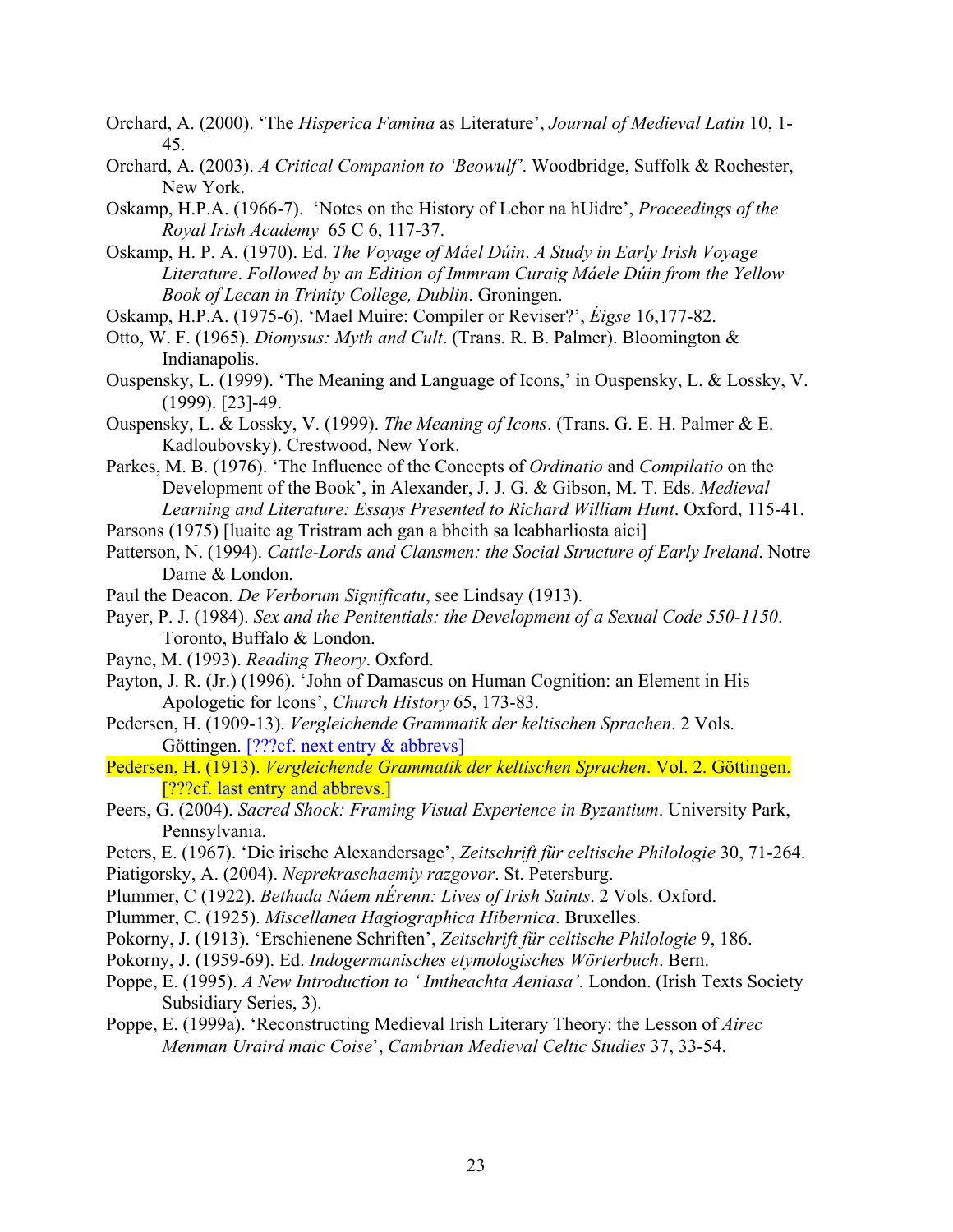- Poppe, E. (1999b). 'Grammatica, Grammatic, Augustine, and the *Táin*', in Carey, J. et al. Eds. *Ildánach, Ildíreach: a Festschrift for Proinsias Mac Cana*. Andover, Massachusetts & Aberystwyth, 203-10.
- Poppe, E. (2002). 'The Progressive in Middle Irish', in Filppula, M, Klemola, M, J., & Pitkänen, H. Eds. *The Celtic Roots of English*. Joensuu, 237-70.
- Poppe, E. (2004). 'A Virgilian Model for *Lúirech Thredúalach*?', *Ériu* 54, 171-7.
- Poppe, E. (2005). 'Medieval Irish Literary Theory and Criticism. 2. The Evidence of Narrative Prose', in Minnis, A. & Johnson, I. Eds. *The Cambridge History of Literary Criticism*. Vol. 2. *The Middle Ages*. Cambridge, 302-9. [???cf. Sims-Williams & Poppe (2005)]
- Poppe, E. & Mittendorf, I. (2000). 'Celtic Contacts of the English Progressive?', in Tristram, H. L. C. *Celtic Englishes II*. Heidelberg, 117-45.
- Power, N. (1936). 'Classes of Women Described in the *Senchas Már*', in Thurneysen, R. et al. (1936). 81-108.
- Prince, G. (1995). '5. Narratology', in Selden, R. Ed. *The Cambridge History of Literary Criticism*. Vol. 8. *From Formalism to Poststructuralism*. Cambridge, 110-30.

Quaracci, I. (1882). *S*. *Bonaventura Opera Omnia*. Vol. 1. Rome.

- Quin, E.G. (1983). Ed. *Dictionary of the Irish Language: Based Mainly on Old and Middle Irish Materials*. Dublin. Compact edition. (Repr. 1990).
- Radner, J. N. (1982). '"Fury Destroys the World," Historical Strategy in Ireland's Ulster Epic', *The Mankind Quarterly* 23, 41-60.
- Radner, J. N. (1983). 'The Significance of the Threefold Death in Celtic Tradition', in Ford, P. K. Ed. *Celtic Folklore and Christianity: Studies in Memory of William W. Heist*. Santa Barbara, 180-199.
- Raftery, B. (1994). *Pagan Celtic Ireland*. London.
- Ramsey, B. (1997). *John Cassian: the Conferences*. New York.
- Ramsey, B. (2000). *John Cassian: the Institutes*. New York.
- Ranero, A. M. (1997). '"That is What Scáthach Did Not Teach Me": *Aided Óenfir Aífe* and an Episode from the *Mahābhārata*', *Proceedings of the Harvard Celtic Colloquium* 17, 243-55.
- Ranero, A. M. (1998). 'An Old Indo-European Motif Revisited: the Mortal Combat between Father and Son', in Jones-Bley, K., della Volpe, A., Dexter, M. R. & Huld, M. E. Eds. *Proceedings of the Ninth Annual UCLA Indo-European Conference, Los Angeles, May 23, 24, 1997*. Washington, D.C., 123-39. (The Journal of Indo-European Studies Monograph Series, 28).
- Raw, B. (1997). *Trinity and Incarnation in Anglo-Saxon Art and Thought*. Cambridge.
- Rees, A. D. (1966). 'Modern Evaluations of Celtic Narrative Tradition', *Proceedings of the Second International Congress of Celtic Studies held in Cardiff 6-13 July, 1963*. Cardiff, 29-61.
- Rees, A. & Rees, B. (1961). *Celtic Heritage: Ancient Tradition in Ireland and Wales*. London. (Repr. 1995, New York).
- Reid, D. (1997). *Energies of the Spirit: Trinitarian Models in Eastern Orthodox and Western Theology*. Atlanta.
- Richardson, H. (2005). 'Visual Arts and Society', in Ó Cróinín, D. Ed. *A New History of Ireland*. *I*. *Prehistoric and Early Ireland*. Oxford, 680-713.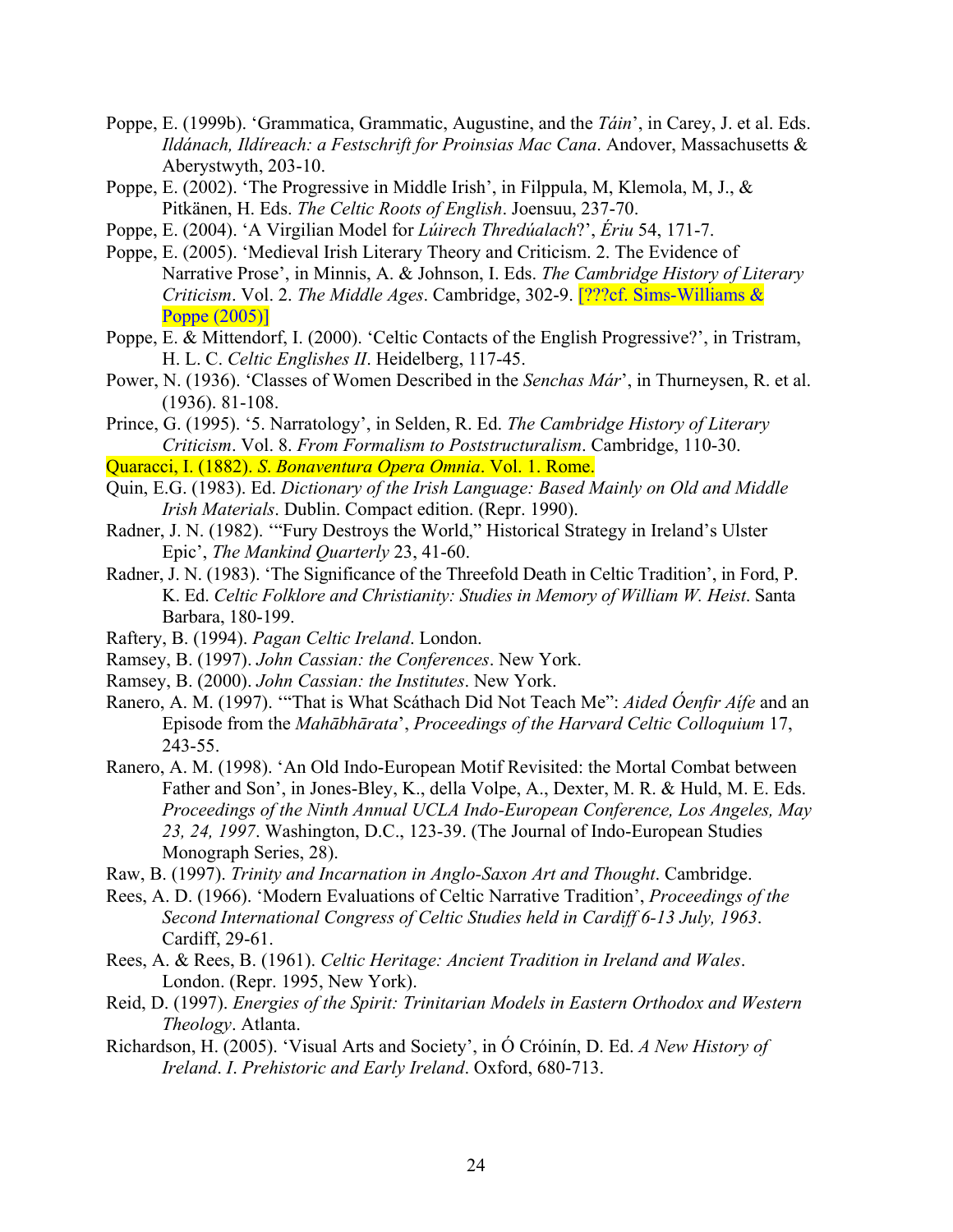- Rix, H. et al. (1998). *Lexikon der indogermanischen Verben*. *Die Wurzeln und ihre Primärstammbildungen*. Wiesbaden.
- Ronan, P. (2003). 'Progressive Constructions in Old Irish', in Tristram, H. L. C. Ed. *Celtic Englishes III*. Heidelberg, 129-49.
- Rouse, W. H. D. (1940). Trans. *Nonnos, Dionysiaca Books I-XV*. Cambridge.
- Rowse, R. H. & Rowse, M. A. (1992). '*Ordinatio* and *Compilatio* Revisited', in Jordan, M. D. & Emery, K. (Jr.) Eds. *Ad Litteram: Authoratative Texts and Their Medieval Readers*. Notre Dame & London, 113-34.
- Rumble (1994) [luaite ag Tristram ach gan a bheith sa leabharliosta aici]
- Runia, E. (2006). 'Presence', *History and Theory* 45, 1-29.
- Russell, P. (1995). *An Introduction to the Celtic Languages*. London.
- Russell, P. (2005) 'What was Best of Every Language: the Early History of the Irish Language', in Ó Cróinín, D. Ed. *A New History of Ireland*. *I*. *Prehistoric and Early Ireland*. Oxford, 405-50.
- Rutten, S. (2006). *Battles at the Ford: an Introduction to the Tradition of* Comrac Fir Diad*, with Editions of the Later Versions of the Tale*. Unpublished Ph.D. dissertation, Centre for Medieval Studies, University of Toronto.
- Sadowska, E. (1997). '"Horses Led by a Mare": Martial Aspects of *Táin Bó Cúailnge*', *Emania* 16, 5-48.
- Salberg, T. K. (1992). 'The Question of the Main Interpolation of H into M's Part of the *Serglige Con Culainn* in the Book of the Dun Cow and Some Related Problems', *Zeitschrift für celtische Philologie* 45, 161-81.
- Sayers, W. (1986). '"Mani Maidi an Nem ...": Ringing Changes on a Cosmic Motif', *Ériu* 37, 99-117.
- Sayers, W. (1988). '*Cerrce*, an Archaic Epithet of the Dagda, Cernunnos and Conall Cernach', *Journal of Indo-European Studies* 16, 341-64.
- Sayers, W. (1991). 'Early Irish Attitudes toward Hair and Beards, Baldness and Tonsure', *Zeitschrift für celtische Philologie* 44, 154-89.
- Sayers, W. (1994). 'Conventional Descriptions of the Horse in the Ulster Cycle', *Études celtiques* 30, 233-49.
- Sayers, W. (1996). 'Homeric Echoes in *Táin Bó Cúailnge*?', *Emania* 14, 65-73.
- Sayers, W. (1997). 'Contracting for Combat: Flyting and Fighting in *Táin Bó Cúailnge*', *Emania* 16, 49-62.
- Schaffner, S. (1998). 'Altenglisch *nif(e)l*, althochdeutsch *firnibulit*, altisländisch *nifl*-, altfriesisch *niuen* und die Etymologie des Nibelungen-Namens', *Die Sprache* 40, 43- 71.
- Schmidt, K. H. (1957). 'Die Komposition in gallischen Personennamen', *Zeitschrift für celtische Philologie* 26, 33-301.
- Schrijver, P. (1993). 'Varia IV. O.Ir. *dëec*, *dëacc*', *Ériu* 44, 181-4.
- Scowcroft, M. (1995). 'Abstract Narrative in Ireland', *Ériu* 46, 121-58
- Scully, V. (1962). *The Earth, the Temple & the Gods*. Yale.
- Sedgwick, E. K. (1985). *Between Men: English Literature and Male Homosocial Desire*. New York.
- Selmer, C. (1989). Ed. *Navigatio Sancti Brendani Abbatis from Early Latin manuscripts*. Dublin.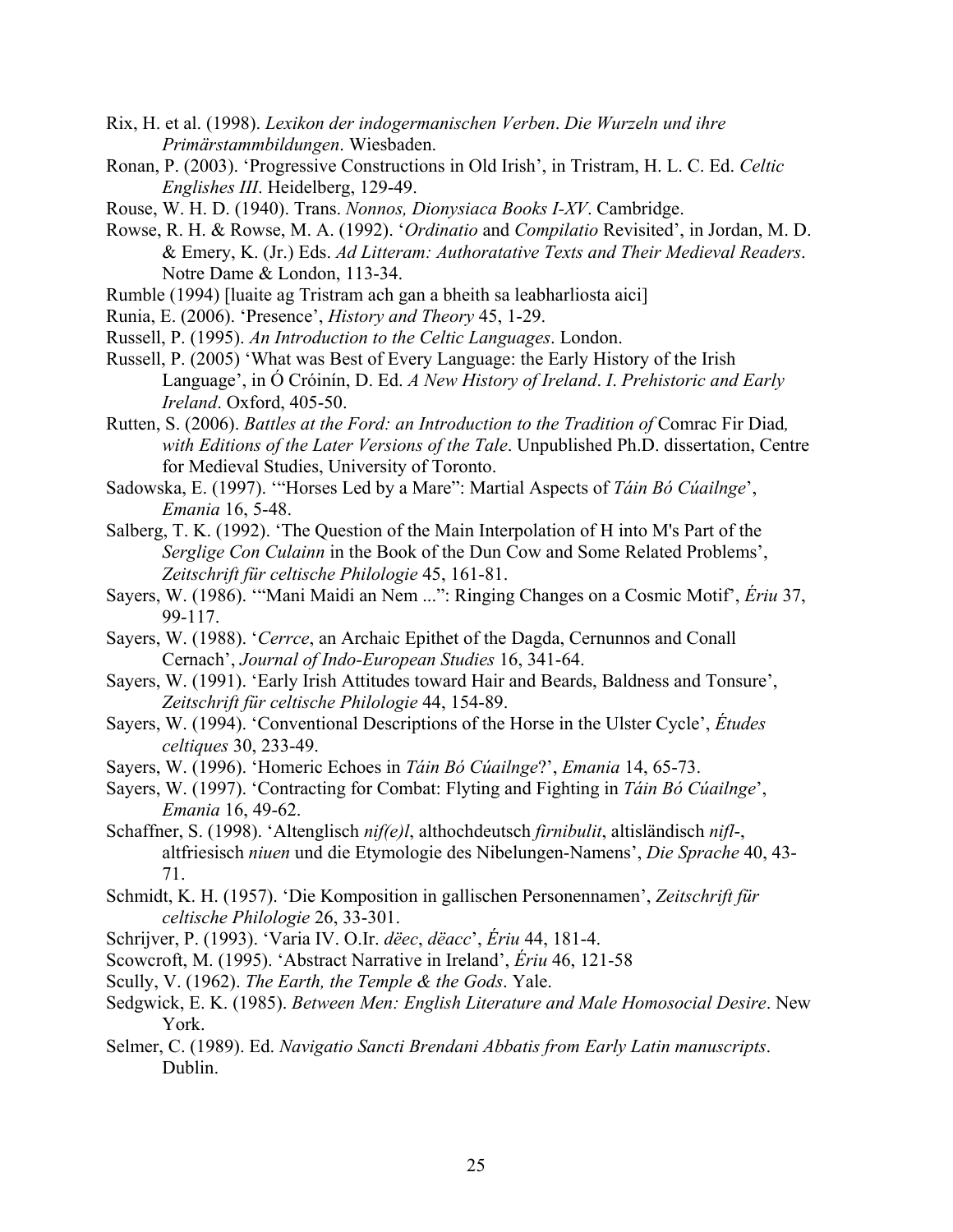- Shabelnikov, D. B. & Torshilov, D. O. (2000). Eds. *Hisperica Famina*. *Gesperiyskie recheniya*. St. Petersburg.
- Shackleton Bailey, D. R. (1988). Ed. *M*. *Annaei Lucani*. *De Bello Civili libri X*. Stuttgart.
- Shackleton Bailey, D. R. (2003). Ed. *Statius*. Vols. 1-3. Cambridge, Massachusetts.
- Shaw, B. D. (1997). 'Ritual Brotherhood in Roman and Post-Roman Societies', *Traditio* 52, 325-55.
- Shaw, F. (1977). *The Dream of Óengus: Aislinge Óenguso*. Lurgan.
- Sheridan, A. (1985-6). 'Megaliths and Megalomania: an Account, and Interpretation, of the Development of Passage Tombs in Ireland', *The Journal of Irish Archaeology* 3, 17- 30.
- Shkunayev, S. V. (1994). 'Material Changes and Traditional Behaviour in Some Ulster Cycle Tales', in Mallory, J. P. & Stockman, G. (1994). 239-42.
- Siewers, A. K. (2006). 'The Bluest-Greyest-Greenest Eye: Colours of Martyrdom and Colours of the Winds as Iconographic Landscape', *Cambrian Medieval Celtic Studies* 50, 31- 66.
- Simms, K. (1998). 'The Contents of the Later Commentaries on the Brehon Law Tracts', *Ériu* 49, 23-40.
- Simpson, P. L. P. (1997). Trans. *The Politics of Aristotle*. Chapel Hill & London.
- Sims-Williams, P. (1977-8). '"Riddling Treatment of the "Watchman Device" in *Branwen*  and *Togail Bruidne Da Derga*', *Studia Celtica* 12-13, 83-117.
- Sims-Williams, P. (1978). '"Is It Fog or Warriors Fighting?": Irish and Welsh Parallels to the *Finnsburg* Fragment', *Bulletin of the Board of Celtic Studies* 27, 505-14.
- Sims-Williams, P. (1996). Review of K. McCone (1990), *Éigse* 29, 179-95.
- Sims-Williams, P. & Poppe, E. (2005). 'Medieval Irish Literary Theory and Criticism', in Minnis, A. & Johnson, I. Eds. *The Cambridge History of Literary Criticism*. Vol. 2. *The Middle Ages.* Cambridge, 291-309. [??? cf. Poppe (2005)]
- Sjöblom, T. (1994). 'On the Threshold: the Sacredness of Borders in Early Irish Literature', in Mallory, J. P. & Stockman, G. (1994). 159-64.
- Sjoestedt, M.-L. (1949). *Gods and Heroes of the Celts*. (Trans. M. Dillon). London.
- Slotkin, E. (1977-9). 'Medieval Irish Scribes and Fixed Texts', *Éigse* 17, 437-50.
- Slotkin, E. (1990). '*Noínden*: Its Semantic Range', in Matonis, A. T. E. & Melia, D. F. Eds. *Celtic Language, Celtic Culture: a Festschrift for Eric P. Hamp*. Van Nuys, California, 137-50.
- Smith, P. (2002). 'Early Irish Historical Verse: the Evolution of a Genre' in Ní Chatháin, P. & Richter, M. (2002). 326-41.
- Smith, R. M. (1924). 'On the *Briatharthecosc Conculaind*', *Zeitschrift für celtische Philologie* 15, 187-98.
- Smith, R. M. (1932). 'The Advice to Doidin', *Ériu* 13, 66-85.
- Smolenaars, J. J. L. (1994). *Statius*. *Thebaid VII: a Commentary*. Leiden.
- Sproule, D. (1987). 'Complex Alliteration, Full and Unstressed Rhyme, and the Origin of *Deibide*', *Ériu* 38, 185-200.
- Stacey, R. C. (1994). *The Road to Judgement: from Custom to Court in Early Medieval Ireland and Wales*. Philadelphia.
- Stacey, R. C. (2004). 'Law and Memory in Early Mediaeval Ireland', *The Journal of Celtic Studies* 4, 43-69.
- Sterckx, C. (1996). 'A Celtic Apollo at Navan?', *Emania* 14, 75-6.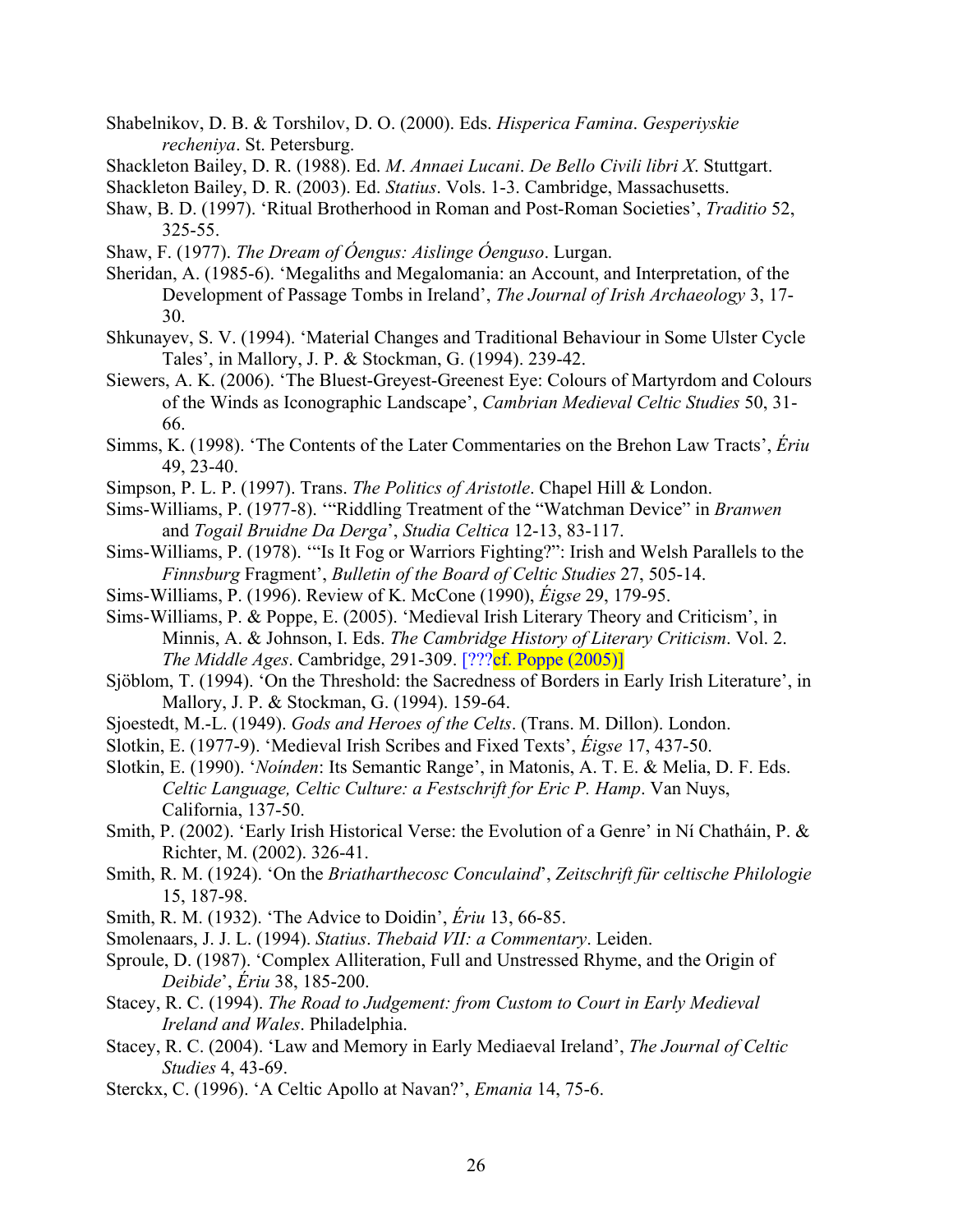- Stokes, W. (1873-5). 'The Klosterneuburg Incantation', *Revue celtique* 2, 112-5.
- Stokes, W. (1881). *Togail Troi*. *The Destruction of Troy*. Calcutta (privately printed).
- Stokes, W. (1883). *The Saltair na Rann*. Oxford.
- Stokes, W. (1887a). *The Tripartite Life of Patrick, with Other Documents Relating to that Saint*. 2 Parts. London.

Stokes, W. (1887b) ??

- Stokes, W. (1894). 'The Prose Tales in the Rennes *Dindshenchas*', *Revue celtique* 15, 272-336; 418-84.
- Stokes, W. (1895a). 'The Prose Tales in the Rennes *Dindshenchas*', *Revue celtique* 16, 31-83; 135-67; 269-312.
- Stokes, W. (1895b). 'The Annals of Tigernach. I. The Fragment in Rawlinson B. 502', *Revue celtique* 16, 374-419.
- Stokes, W., (1896). 'The Annals of Tigernach. Fourth Fragment, A.D. 973-A.D. 1088', *Revue celtique* 17, 337-420.
- Stokes, W. (1897). '*Cóir Anmann* (Fitness of Names)', in Stokes, W. & Windisch, E. Eds. *Irische Texte mit Übersetzungen und Wörterbuch*. 3. Serie. 2 Heft. Leipzig, 285-444.
- Stokes, W. (1900a). 'Acallamh na Senórach', in Stokes, W. & Windisch, E. Eds. *Irische Texte mit Übersetzungen und Wörterbuch*. 4. Serie. 1. Heft. Leipzig.
- Stokes, W. (1900b). 'Da Choca's Hostel', *Revue celtique*, 21, 149-65; 312-27; 388-402.
- Stokes, W. (1902a). 'The Death of Muirchertach mac Erca', *Revue celtique* 23, 395-437.
- Stokes, W. (1902b). 'On the Deaths of Some Irish Heroes', *Revue celtique* 23, 303-48.
- Stokes, W. (1905). 'The Colloquy of the Two Sages', *Revue celtique* 26, 4-64.
- Stokes, W. (1909). *In Cath Catharda: the Civil War of the Romans*. Leipzig. [= Stokes, W. & Windisch, E. Eds. *Irische Texte mit Übersetzungen und Wörterbuch*. 4. Serie. 2. Heft. Leipzig].
- Stokes, W. (1910). 'Tidings of Concobar mac Nessa', *Ériu* 4, 18-38.
- Stokes W. & Meyer, K. (1907). Eds. *Archiv für celtische Lexikographie: III*. *Band*. Halle
- Stokes, W. & Strachan, J. (1901-3). Eds. *Thesaurus Palaeohibernicus*. 2 Vols. Cambridge. (Repr. Dublin, 1987).
- Stokes, W. & Windisch, E. (1887). Eds. *Irische Texte mit Übersetzungen und Wörterbuch*. 2. Serie. 2. Heft. Leipzig.
- Stout, G. (2002). *Newgrange and the Bend of the Boyne*. Cork. Strachan, J. & O'Keeffe, J. G. (1912). Eds. *The Táin Bó Cúailnge: from the Yellow Book* 
	- *of Lecan*. *With Variant Readings from the Lebor na Huidre*. Dublin.
- Taft, R. (1986). *The Liturgy of the Hours in East and West: the Origins of the Divine Office and Its Meaning for Today*. Collegeville, Minnesota. (Repr. 1993).
- Thin, N. (1998). 'Environment' in Barnard, A. & Spencer, J. Eds. *Encyclopedia of Social and Cultural Anthropology*. London & New York, 185-8.
- Thom, A. (1967). *Megalithic Sites in Britain*. Oxford
- Thomson, A. (1889) Ed., *C. Suetonius Tranquillus, The Lives of the Twelve Caesars*. Philadelphia.
- Thurneysen, R. (1901). Trans. *Sagen aus dem alten Irland*.Berlin.
- Thurneysen, R. (1909). *Handbuch des Alt-Irischen: Grammatik, Texte und Wörterbuch*. *I*. *Teil: Grammatik*. Heidelberg.
- Thurneysen, R. (1912). 'Táin Bó Cúailghni nach H. 2. 17', *Zeitschrift für celtische Philologie* 8, 525-54.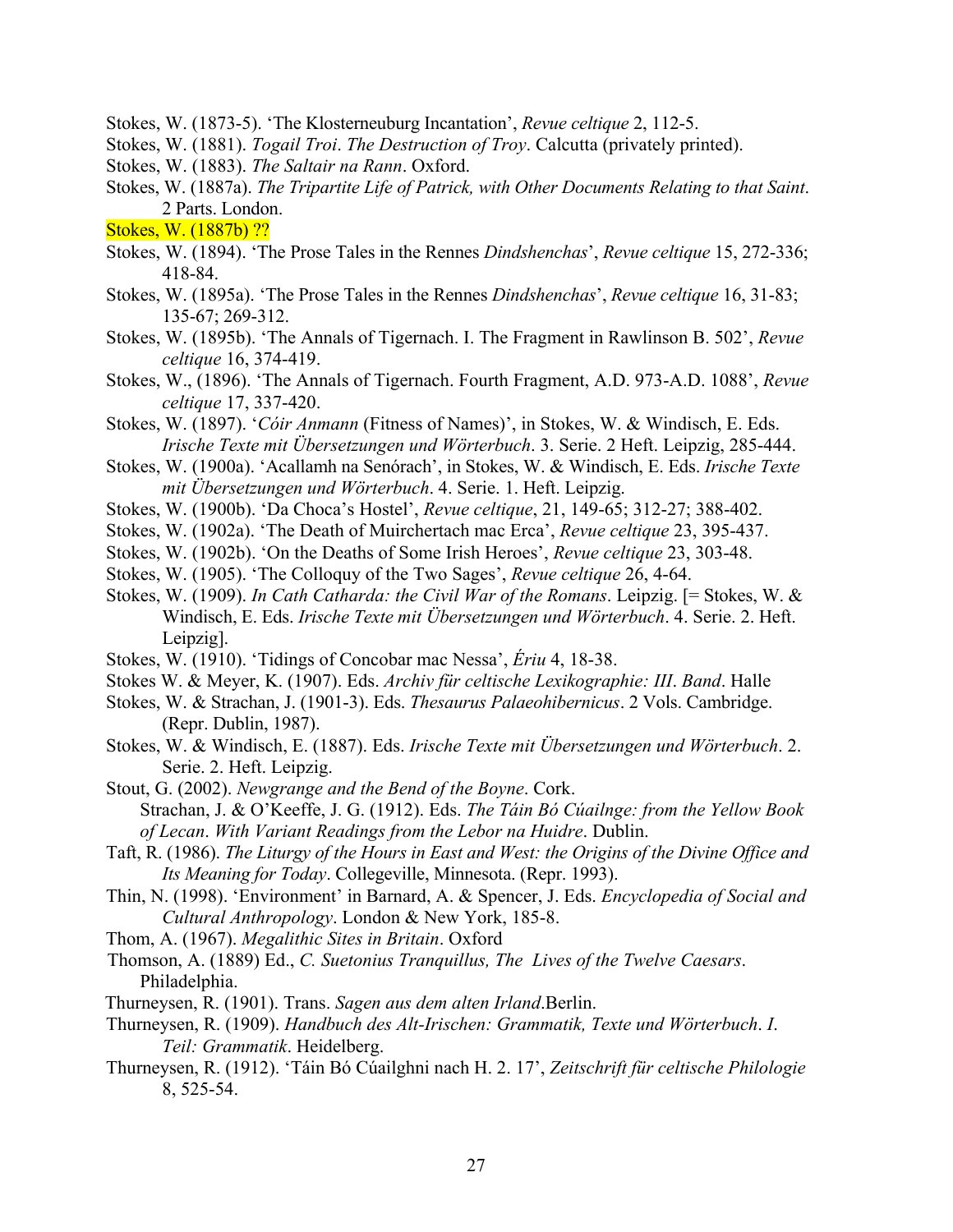- Thurneysen, R. (1913a). 'Die Sage von CuRoi', *Zeitschrift für celtische Philologie* 9, 189- 234.
- Thurneysen, R. (1913b). 'Die Überlieferung der Táin Bó Cúailnge', *Zeitschrift für celtische Philologie* 9, 418-43.
- Thurneysen, R. (1914a). 'Zur Táin Bó Cúailnge', *Zeitschrift für celtische Philologie* 10, 205- 8.
- Thurneysen, R. (1914b). 'Allerlei Irisches: IV. Comrac Fir Diad', *Zeitschrift für celtische Philologie* 10, 425-38.
- Thurneysen, R. (1921). *Die irische Helden- und Königsage bis zum 17. Jahrhundert*. Halle, Saale. Repr. 1980, Hildesheim & New York.
- Thurneysen, R. (1933). 'Colmán mac Lénéni und Senchan Torpéist', *Zeitschrift für celtische Philologie* 19, 193-209.
- Thurneysen, R. (1935). *Scéla Mucce Meic Dathó*. Dublin. (Medieval & Modern Irish Series, 6). (Repr. 1986).
- Thurneysen, R. (1935-6). 'Ir. Eneclann', *Zeitschrift für celtische Philologie* 20, 205-12.
- Thurneysen, R. (1936a). '*Cáin Lánamna*', in Thurneysen, R. et al. (1936). 1-80.
- Thurneysen, R. (1936b). 'Heirat', in Thurneysen, R. et al. (1936). 109-28.
- Thurneysen, R. (1946). *A Grammar of Old Irish: Revised and Enlarged Edition with Supplement*. (Trans. D. A. Binchy & O. Bergin). Dublin.
- Thurneysen, R. (1991). *Gesammelte Schriften*, Vol. II. (Eds. de Bernado-Stempel, P. & Ködderitzsch, R.). Tübingen.
- Thurneysen, R., Power, N., Dillon, M., Mulchrone, K., Binchy, D. A., Knoch, A. & Ryan, J. (1936) *Studies in Early Irish Law*. Dublin & London.
- Tierney, J. J. (1960). 'The Celtic Ethnography of Posidonius', *Proceedings of the Royal Irish Academy* 60C, 189-275.
- Toner, G. (1991). 'Cormac Conloinges the Hero of the Mound', *Emania* 8, 60-62
- Toner, G. (2000). 'The Ulster Cycle: Historiography or Fiction?', *Cambrian Medieval Celtic Studies* 40, 1-20.
- Toner, G. (2005). 'Authority, Verse and the Transmission of *Senchas*', *Ériu* 55, 59-84.
- Trilling, J. (1998). 'The Image Not Made by Hands and the Byzantine Way of Seeing', in Kessler, H. L. & Wolf, G. Eds. *The Holy Face and the Paradox of Representation*. Bologna, 109-27.
- Tristram, H. L. C. (1978). *Linguistik und die Interpretation englischer literarischer Texte*. Tübingen.
- Tristram, H. L. C. (1985). Ed. & trans. *'Sex Aetates Mundi': Die Weltzeitalter bei den Angelsachsen und den Iren*. Heidelberg.
- Tristram, H. L. C. (1988). 'Aspects of Tradition and Innovation in *Táin Bó Cuailnge*', in Matthews, R. & Schmole-Rostosky, J. Eds. *Papers on Language and Mediaeval Studies Presented to Alfred Schopf*. Frankfurt, 19-36.
- Tristram, H. L. C. (1989). 'Der insulare Alexander', in Ergräber, W. (1989). 129-55.
- Tristram, H. L. C. (1990). 'Warum Cenn Faelad sein "Gehirn des Vergessens" verlor Wort und Schrift in der älteren irischen Literatur', in Tristram, H. L. C. Ed. *Deutsche, Kelten und Iren: 150 Jahre deutsche Keltologie*. *Gearóid Mac Eoin zum 60*. *Geburtstag gewidmet*. Hamburg, 207-48.
- Tristram, H. (1993). *Studien zur 'Táin Bó Cuailnge'*. Tübingen. (ScriptOralia, 52).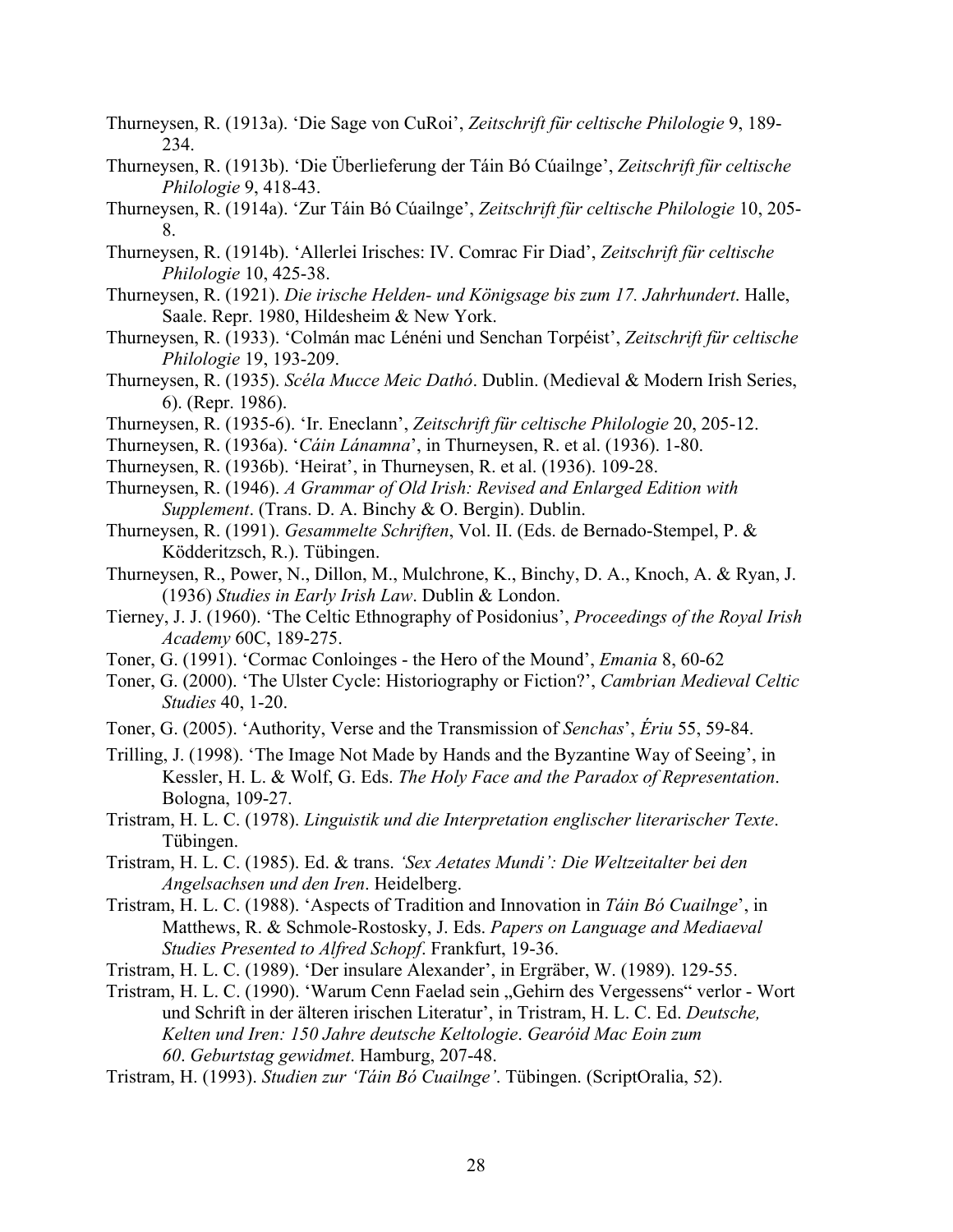- Tristram, H. L. C. (1994). 'What is the Purpose of *Táin Bó Cúailgne*', in Mallory, J. P. & Stockman, G. (1994). 11-21.
- Tristram H. L. C. (1995). 'The "Cattle-Raid of Cuailnge" in Tension and Transition between the Oral and the Written: Classical Subtexts and Narrative Heritage', in Edel, D. Ed. *Cultural Identity and Cultural Integration: Ireland and Europe in the Early Middle Ages*. Dublin, 61-81.
- Tristram, H.L.C. (1997). 'What's the Point of Dating *Beowulf*', in Tristram, H.L.C. Ed., *Medieval English Literature between the Oral and the Written II*. Tübingen, 65-80.
- Tristram, H. L. C. (1999). 'Mimesis and Diegesis in the *Cattle Raid of Cuailnge*', in Carey, J. et al. Eds. *Ildánach, Ildírech: a Festschrift for Proinsias Mac Cana*. Andover, Massachusetts & Aberystwyth, 263-76.
- Tristram, H. L. C. (2007). 'Die Langzeitüberlieferung der *Táin Bó Cúailnge*: Probleme und Desiderate', in Birkhan, H. Ed. *Kelten-Einfälle: Akten des vierten Symposiums deutschsprachiger Keltologinnen und Keltologen*. *Philologische-Historische-Archäologische Evidenzen*. *Konrad Spindler (1939-2005) zum Andenken*. *Linz/Donau, 17-21 Juli 2005*. Wien, 583-94.
- Tymoczko, M. (1981). *Two Death Tales from the Ulster Cycle: the Death of Cú Roi and the Death of Cú Chulainn*. Dublin.
- Uhlich, J. (1993). *Die Morphologie der komponierten Personennamen des Altirischen*. Bonn.
- Usener, H. (1869). Ed. *M*. *Annaei Lucani Commenta Bernensia*. Leipzig. Repr. Hildesheim, 1967.
- van Hamel, A. G. (1933). *Compert Con Culainn and Other Stories*. Dublin. (Medieval & Modern Irish Series, 3).
- Vendryes, J. (1953). *Airne Fíngein*. Dublin. (Medieval & Modern Irish Series 15).
- Vendryes, J. et al. (1959-). *Lexique étymologie de l'irlandais ancien*. Dublin/ Paris.
- Vendryes, J. (1960). *Lexique étymologique de l'irlandais ancient: lettres M N O P*. Paris. Wagner, H. (1959). *Das Verbum in den Sprachen der Britischen Inseln*. Tübingen.
- Wagner, H. (1970). 'Studies in the Origin of Early Celtic Civilisation', *Zeitschrift für celtische Philologie* 31, 1-45.
- Ward, B. (1998). *The Wisdom of the Desert Fathers*. Oxford.
- Ward, D. J. (1970). 'The Threefold Death: an Indo-European Trifunctional Sacrifice?' in Puhvel, J. Ed. *Myth and Law among the Indo-Europeans*. Berkeley, Los Angeles & London, 132-42.
- Warner, R. (1996). 'Navan and Apollo', *Emania* 14, 77-81.
- Watson, J. C. (1941). *Mesca Ulad*. Dublin. (Medieval & Modern Irish Series, 13).
- Watson, J.S. (1899) Ed. *Sallust: The Conspiracy of Catiline & The Jugurthine War*. New York & London.
- Watson, S. (1994), 'Gaeilge na hAlban', in McCone et al. (1994). 661-702.
- Watson, W. J. (1917). 'The Edinburgh Version of Scel Mucci Mic Da Tho', *Zeitschrift für celtische Philologie* 17, 213-22.
- Weber, R., Fischer, B. et al. (1983). *Biblia Sacra iuxta Vulgatam Versionem*. Stuttgart. (First edition, 1969).
- West, M. (1990). 'Leabhar na hUidhre's Position in the Manuscript History of *Togail Bruidne Da Derga* and *Orgain Brudne Uí Dergae*', *Cambridge Medieval Celtic Studies* 20 (Winter), 61–98.
- West, M. (1999). 'The Genesis of *Togail Bruidne Da Derga*: a Reappraisal of the "Two-Source" Theory', *Celtica* 23, 413-35.